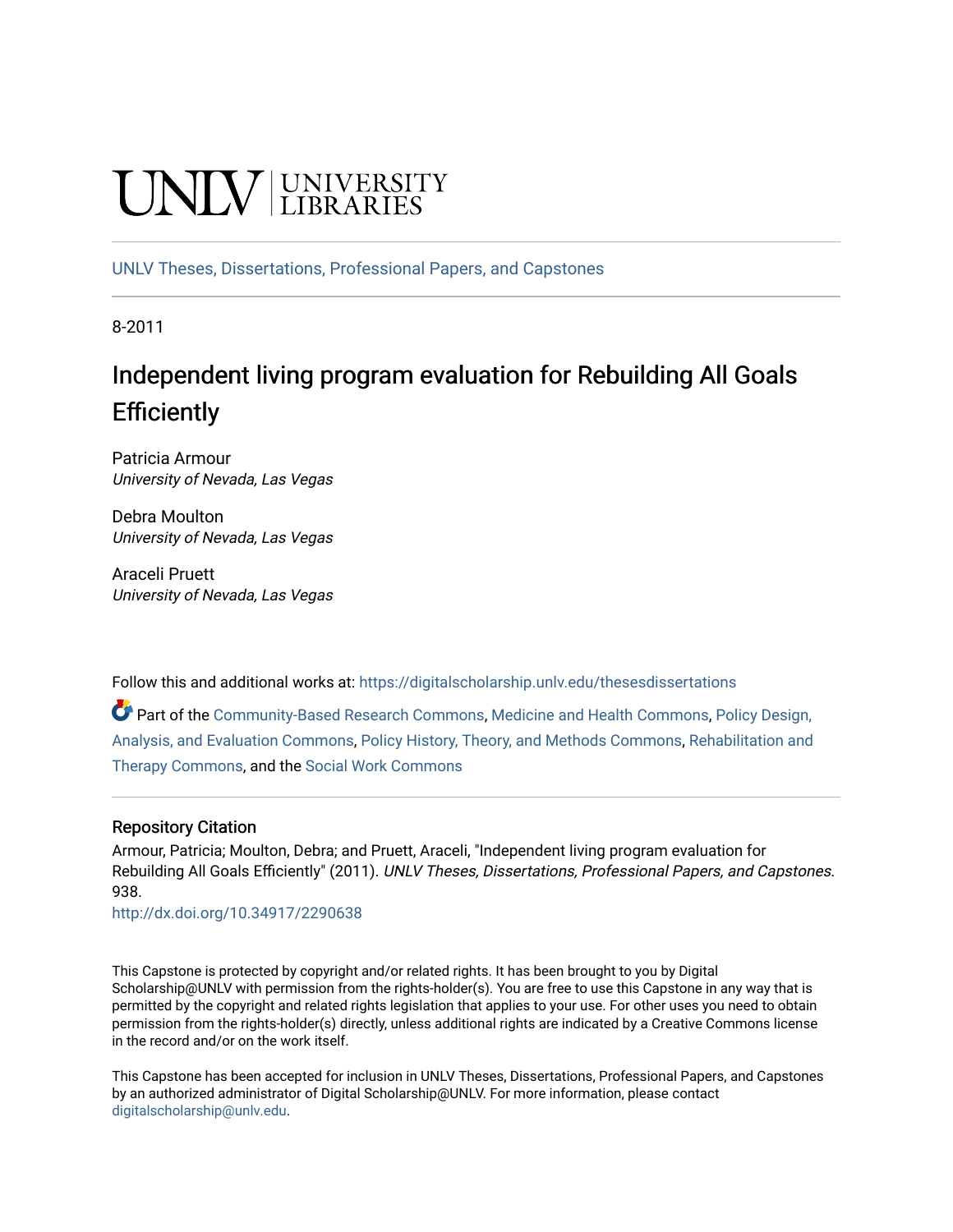Independent Living Program Evaluation for

Rebuilding All Goals Efficiently

Patricia Armour

Debra Moulton

Araceli Pruett

University of Nevada, Las Vegas

In partial fulfillment of the requirements for PUA 791

Dr. Christopher Stream

August 15, 2011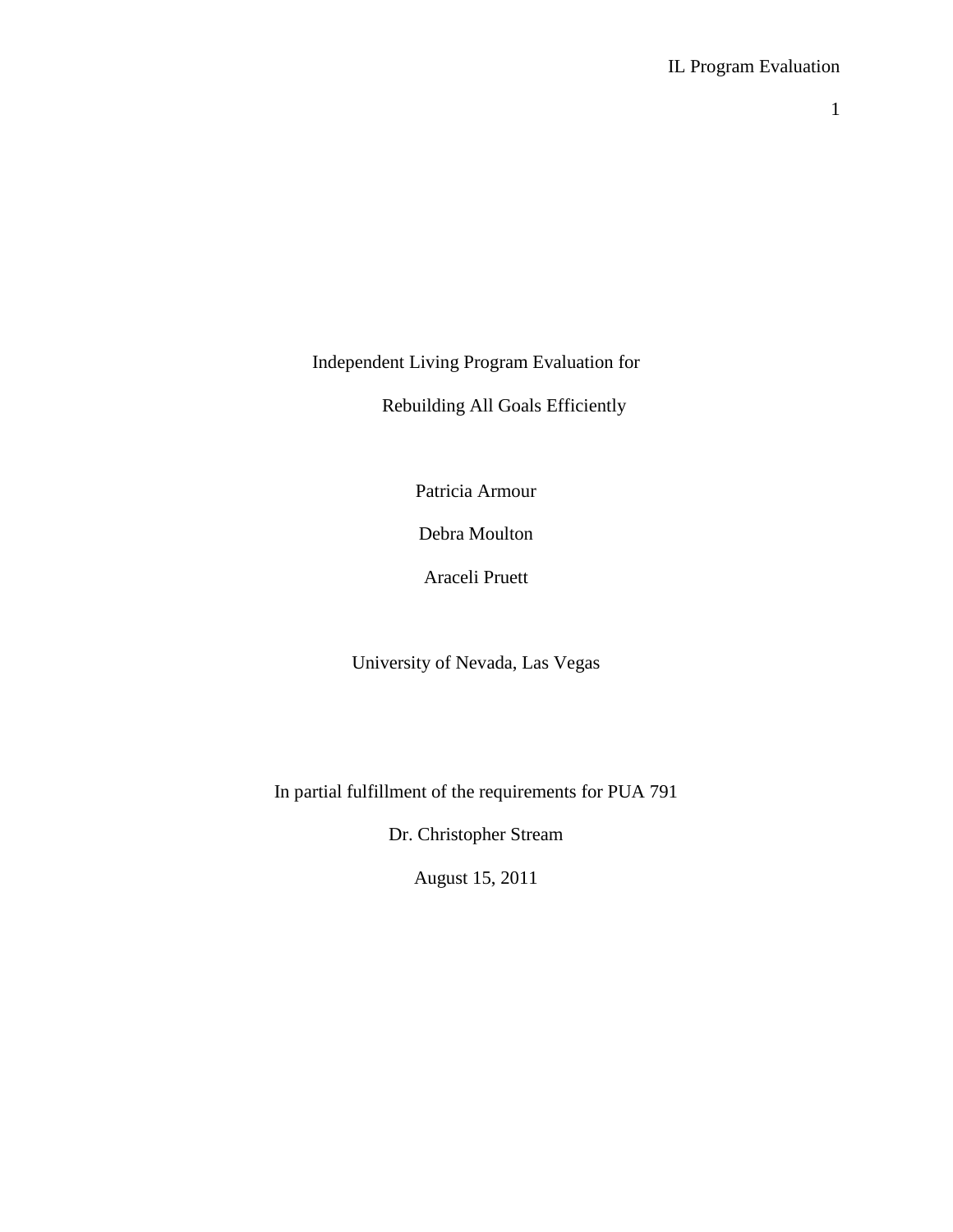#### **Abstract**

This paper evaluates the outcome of independent living (IL) services provided to clients with Spinal Cord Injuries (SCI) by a local non-profit organization, Rebuilding All Goals Efficiently (RAGE). Agency services are directed at increasing client self-sufficiency, selfadvocacy, and maintenance of least restrictive living environment. Secondary data provided by RAGE for 22 SCI clients who received services in FY10 was used in the evaluation. Outcomes were measured for living arrangement at case closure, impact of services on client's life, and cost effectiveness of services provided. Descriptive statistical analysis of the data revealed successful outcomes for all 22 SCI clients. All clients reported a decrease in functional limitation allowing them to maintain or attain the least restrictive living arrangement following provision of services. Service costs were higher for clients with 0-14 years post disability onset indicating that services were provided to the clients with the most need, either at onset of injury or to upgrade services. The report includes short and long-term recommendations to the agency for service delivery enhancement and improvement in data collection for future studies.

*Keywords*: independent living, community integration, least restrictive living environment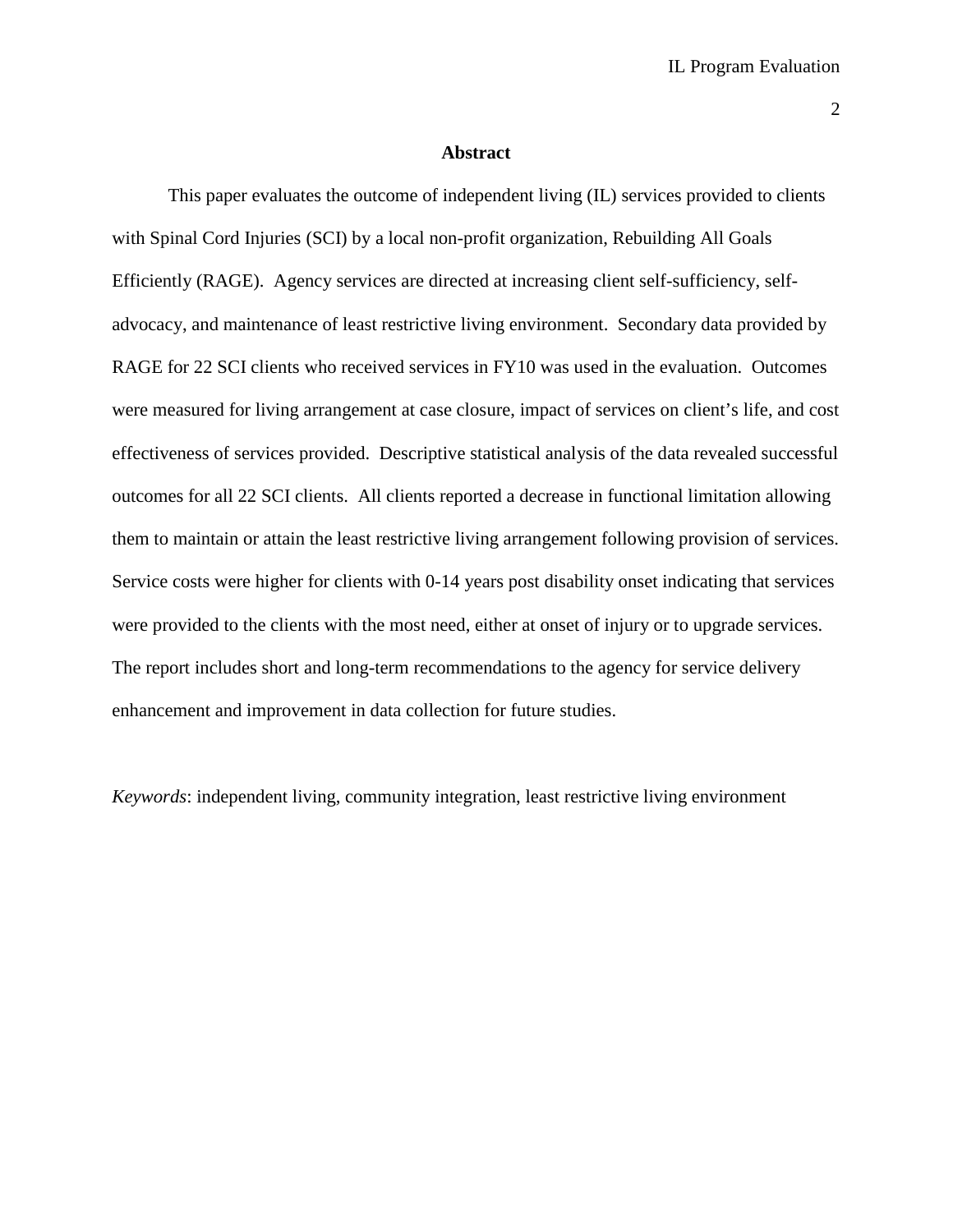### **Table of Contents**

 $\overline{3}$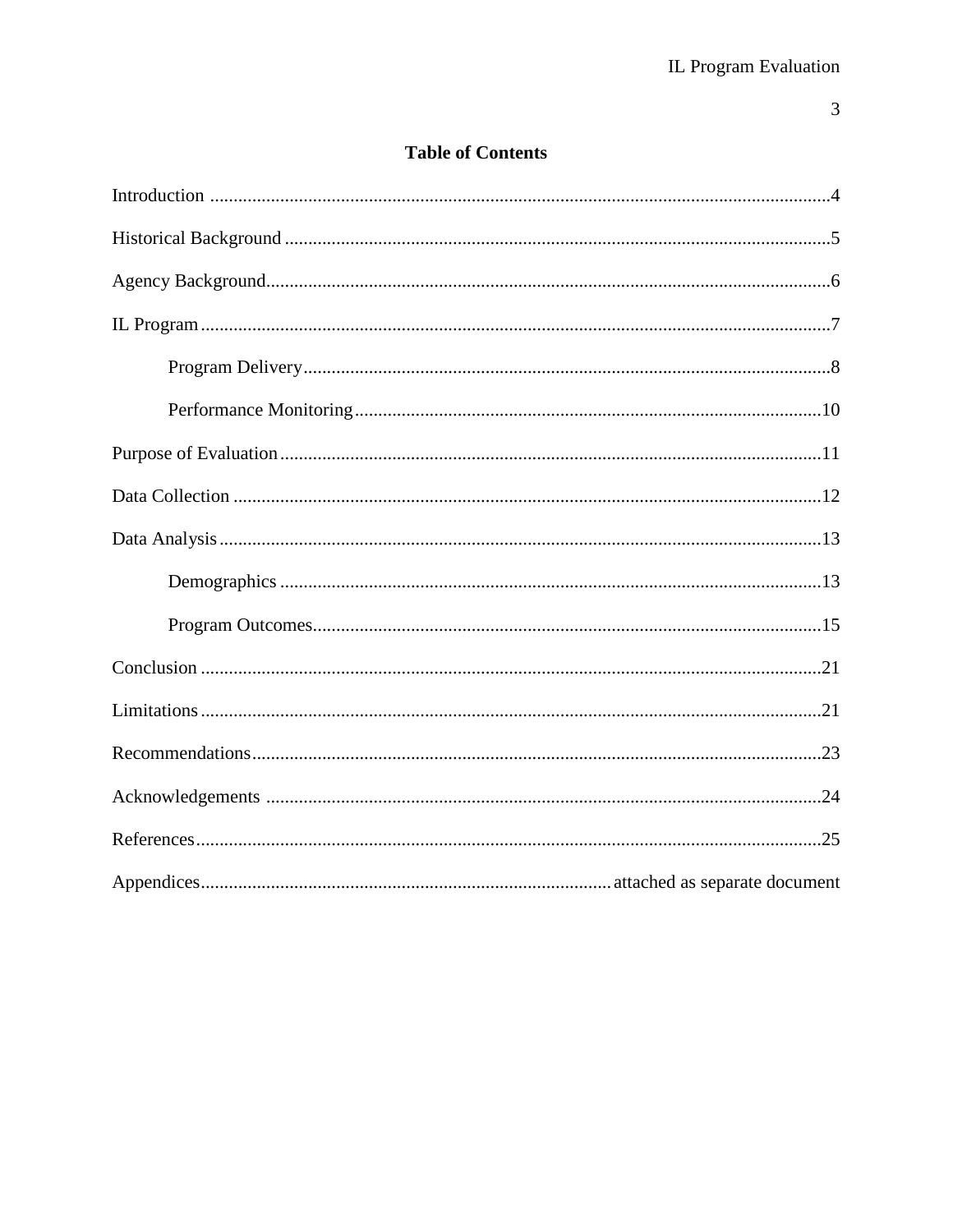#### **Introduction**

Research has shown that living environment and level of independence play a significant role in quality of life for individuals with spinal cord injury (SCI) (Augutis, et al., 2007). SCI is defined as "an insult to the spinal cord resulting in a change, either temporary or permanent, in its normal motor, sensory, or automatic function" (Dawodu, et al., 2011). Specifically, restrictions experienced in institutional living are known to have a diminishing effect on happiness, health, and lifespan for those experiencing such challenges (Augutis, et al., 2007). In addition to detrimental physical, physiological, and psychological effects, institutionalization is a costly health care expense to the public and private sector (SCI Facts & Statistics, 2011). Literature supports that institutionalization should be the last resort for those with SCI if society is to maintain a standard of dignity and choices for such individuals (Augutis, et al., 2007).

Subsequently, a variety of resources and services have evolved over the last 40 years to assist challenged individuals in maintaining the least restrictive environment possible and improving their self-sufficiency level and quality of life (Karger  $\&$  Rose, 2010). These programs are generically termed Independent Living or "IL" services and cover a gamut of supports from case management to in-home attendant care, adaptive devices, and modifications for individuals experiencing limitations (Simpson, 1999).

This project examines the outcomes of such IL supports by evaluating a program known as Rebuilding All Goals Efficiently (RAGE). The University of Nevada Las Vegas (UNLV) Master of Public Administration (MPA) students performing the evaluation included the following data collection methods:

Interviews with RAGE Executive Director and Director of Program Development;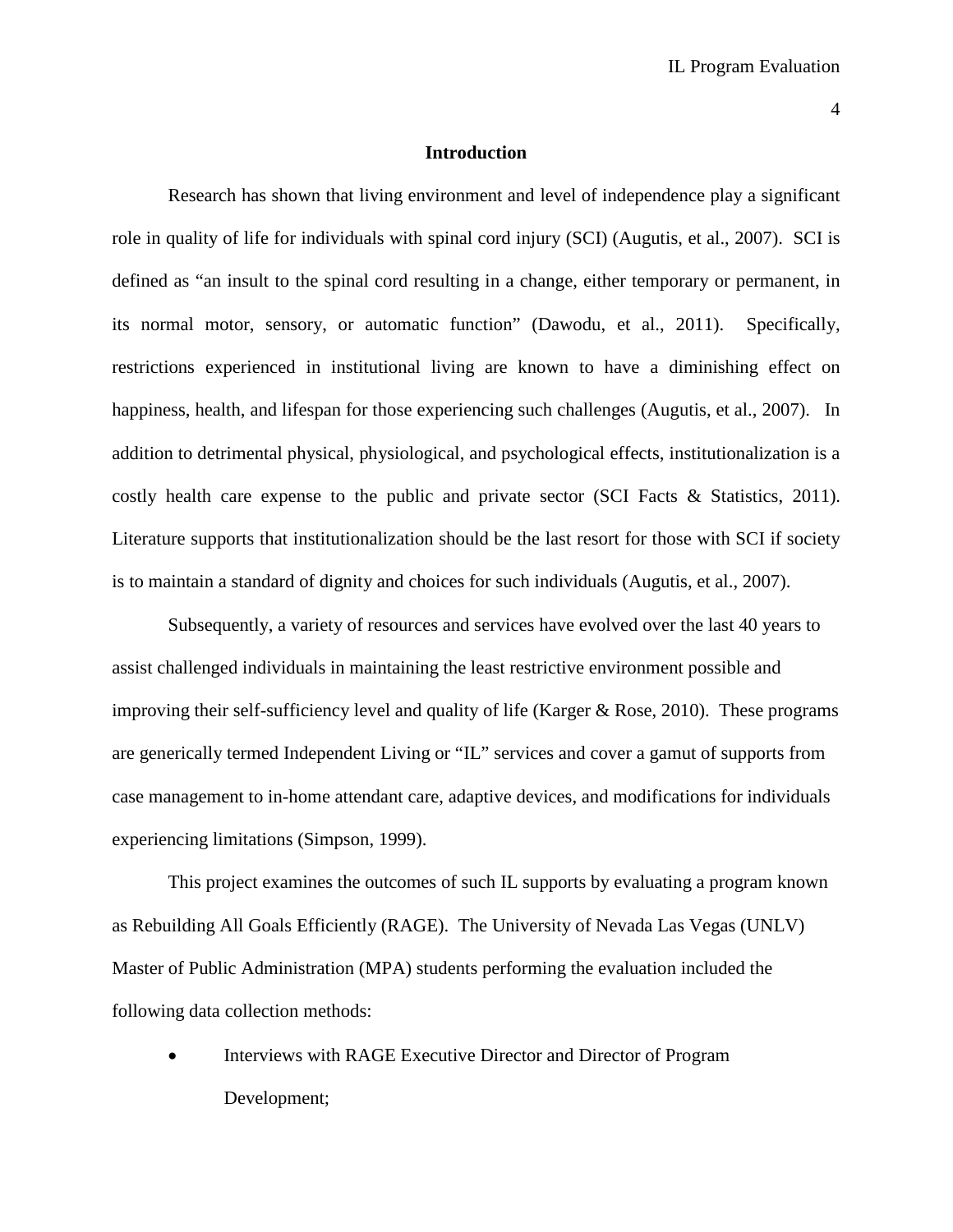- Analysis of client program records;
- Analysis of client data both from RAGE and the Nevada Aging and Disability Services Division (ADSD);
- Literature review; and
- Analysis of national statistical data from professional and governmental websites.

The IL program will be assessed on its supports specifically to individuals with SCI as a subgroup within the agency's general service population. Service outcomes will be evaluated on:

- Ability to maintain or attain the least restrictive environment.
- The impact of the services provided on the client's functionality and subsequent quality of life.
- Cost effectiveness of services rendered.

The results of the evaluation and accompanying conclusions are summarized and include recommendations to the RAGE agency for usage in future program planning and service delivery improvement.

#### **Historical Background**

The Rehabilitation Act of 1973 (Rehabilitation Act) is the federal mandate that prohibits the discrimination of disabled individuals. Title VII of the Rehabilitation Act is designed to promote independent living and community integration by providing guidance and federal funding for state IL programs (United States Access Board, n.d.). State laws are written to complement the requirements of the Rehabilitation Act. Nevada IL programs are operated under mandates listed in Nevada Revised Statues (NRS) 426 and 427A and Nevada Administrative Code (NAC) 427A (Nevada Legislature: Law Library, 2011). These mandates provide the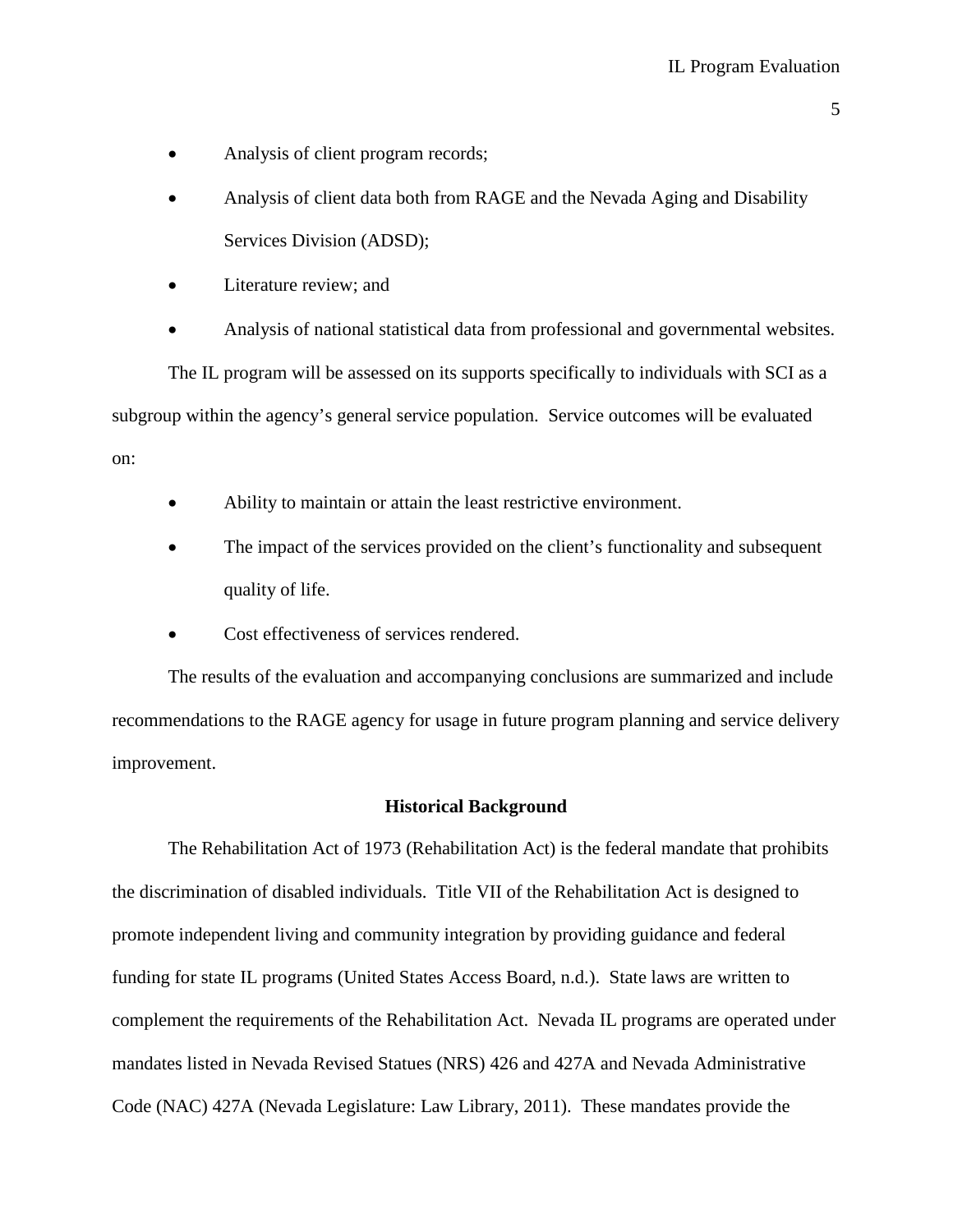infrastructure for provision of IL services to individuals with disabilities, including qualifying conditions, program monitoring, regulation for service delivery, and basis for funding. Additionally, the passage of the Olmstead Act in 1999 further enforced the rights of disabled individuals to protection from "unjustified institutionalization" and "unlawful discrimination" (HHS, n.d.).

RAGE is monitored by the ADSD for fiscal and programmatic oversight. The mission of its IL program is to provide community "resources that promote equal opportunity and life choices for people with disabilities, through which they may live independently in the community of their choice and control their lives" (ADSD, 2007, p. 8). As a state-designated provider, RAGE receives program funding from state and federal sources in addition to grants. State funding is provided under NRS 426, 427A, and NAC 427; federal funding is provided under Title VII of the Rehabilitation Act. State statutes identify criteria for federal fund matching. Federal funding is used to supplement state funding; however, the state is tasked with overseeing and distributing both levels. State funding may be used only for direct services to clients. Federal funding may be utilized for administrative overhead. RAGE also receives grant awards from Ameristar Casinos and the Craig H. Neilsen Foundation.

#### **Agency Background**

RAGE is a 501(c) 3 nonprofit agency dedicated to assisting seniors and disabled individuals in Southern Nevada. The agency was founded in 2005 by Reggie Bennett, a longtime advocate for the disabled community. Its mission is "to provide a higher quality of life to people with disabilities by empowering them to judge, direct and manage the services they need" (RAGE, n.d.). The agency's objective is to enhance the lives of clients by increasing their abilities and independence, thereby reducing their risk of institutionalization. RAGE's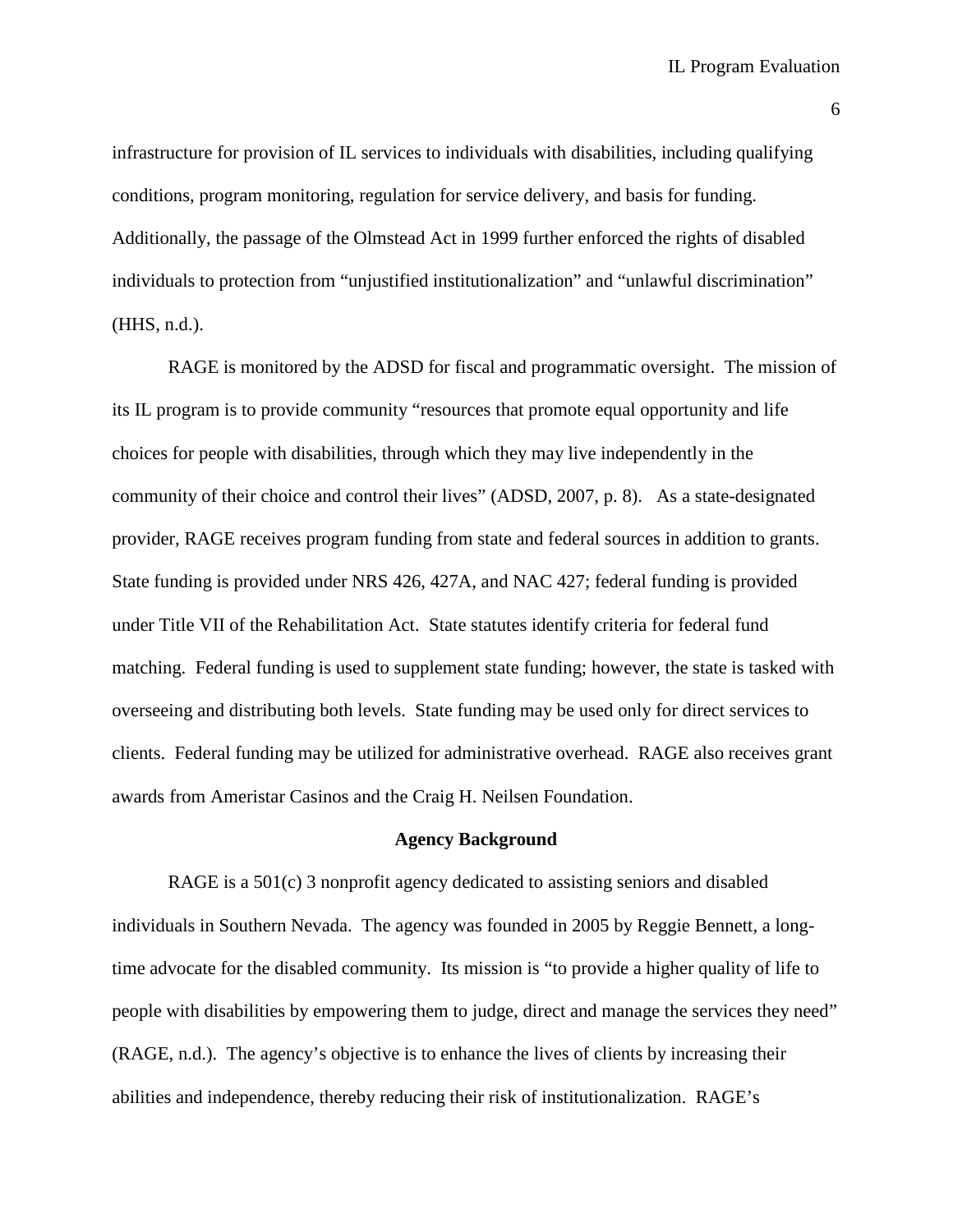philosophy is to "educate clients about being self-reliant and [facilitating] their efforts to achieve self-sufficiency and independence in the home and community" (RAGE, n.d.).

The agency provides a complete service array that supports disabled individuals to maintain their independence and advocate for their needs. All programs offered are directed at empowering clients in managing their own lives. RAGE programs include: Independent Living program, Working for Independence program, Spinal Cord Injury Network, and Fitness Mentoring. The wide range of services offered by RAGE exemplifies a well-rounded program that is designed to helping clients meet their potential combined with a committed staff to address their personalized needs.

#### **IL Program**

The focus of this evaluation is RAGE's IL program, which provides financial assistance to severely disabled individuals in order to facilitate independence and community integration (RAGE, n.d.). The primary goal of the program is to improve the quality of life for clients by helping them regain their autonomy, keeping them in the community and out of institutions. IL is the agency's third largest program, providing home and vehicle modifications, and includes assistive technology services to improve mobility. Home modifications include roll-in showers, grab bars, ramps, doorway widening, and stair lifts. Vehicle modifications include wheelchair lifts, hand controls, and seat transfers. Assistive technology services include computer and other mobility training devices. These modifications and services not only assist RAGE clients, but can also alleviate some of the burden on caregivers - physically, emotionally, and financially.

RAGE operates as the program of "last resort" and eligibility requirements necessitate that clients have exhausted all other resources. Many clients are enrolled through referrals from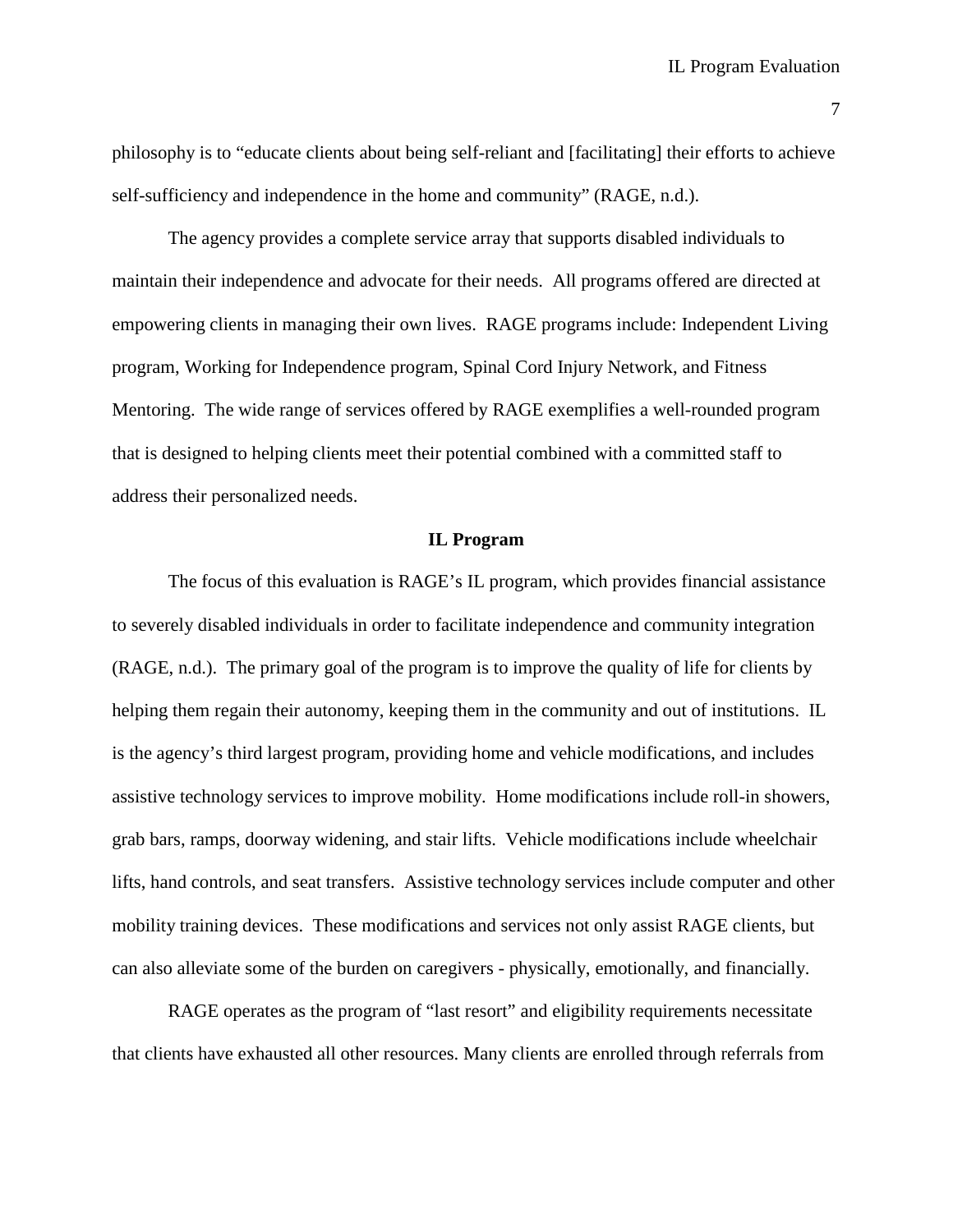other service agencies or from former RAGE clients. Prospective IL clients must meet the following requirements:

- Must reside in Nevada and have a severe disability with a limitation in their ability to function independently.
- Must have an expectation that services will improve applicant's functional independence.
- Income qualification is based on income level, with a sliding scale policy in place to help low-income clients. Some applicants are asked to share in the costs.
- If applicant qualifies for other programs, those resources must be used first (RAGE, 2011).

#### **Program Delivery**

The IL program is administered utilizing a client-driven approach, in which the case manager and client work together to determine needs and a service plan. This relationship continues through service implementation and follow-up. Services include the development of the client's self-advocacy and self-sufficiency skills through counseling, education, and access to resources. To summarize, IL clients are guided in the following:

- Development of a plan to ensure maximized independence;
- Identification of public and private resources (including the IL program) to secure needed services;
- Choice of vendors for modifications and other needs;
- Provide feedback on program assistance, allowing program to expand and more effectively address client needs; and
- Becoming effective self-advocates (RAGE, n.d.).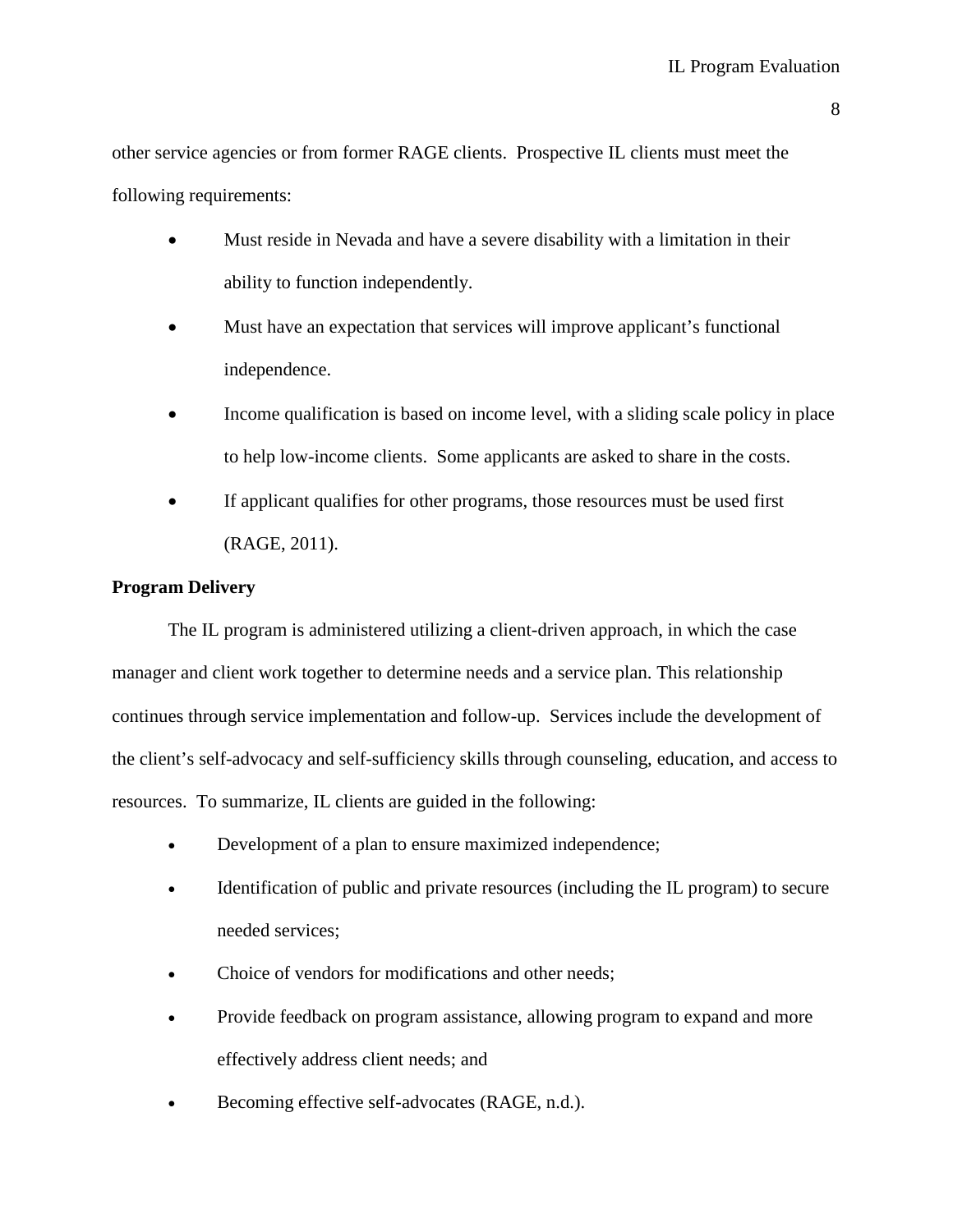**Screening and intake***.* Applicants are pre-screened by an Intake Coordinator to ensure they meet the minimum eligibility requirements. If they do not meet these, they are provided referrals to other service agencies. Qualified applicants are assigned an Independent Living/Aging and Disability Resource Specialist (hereinafter referred to as the "Specialist"), who serves as a case manager and guides them through a comprehensive application process (Bennett, R. & Graham, C., personal communication, May 25, 2011) (Appendix A). This includes gathering client demographic information and medical background to ensure eligibility documents are on file.

The Specialist works with the client and/or medical personnel, including physicians and physical/occupational therapists, to conduct a needs assessment and develop the aforementioned service plan. The plan is then reviewed and approved by the Executive Director before the modifications recommended can be provided. In instances where modification costs exceed the financial cap, ADSD approval is required to proceed. Clients then share responsibility in implementing the service plan in conjunction with the Specialist (Bennett, R. & Graham, C., personal communication, May 25, 2011).

**Case management.**Case management services are provided through completion of the service plan and with mutual agreement of the client. Specialists are responsible for:

- Ensuring services are provided;
- Monitoring and evaluating services;
- Identifying financial resources;
- Coordinating vendor services;
- Developing and implementing the service plan;
- Documenting client information;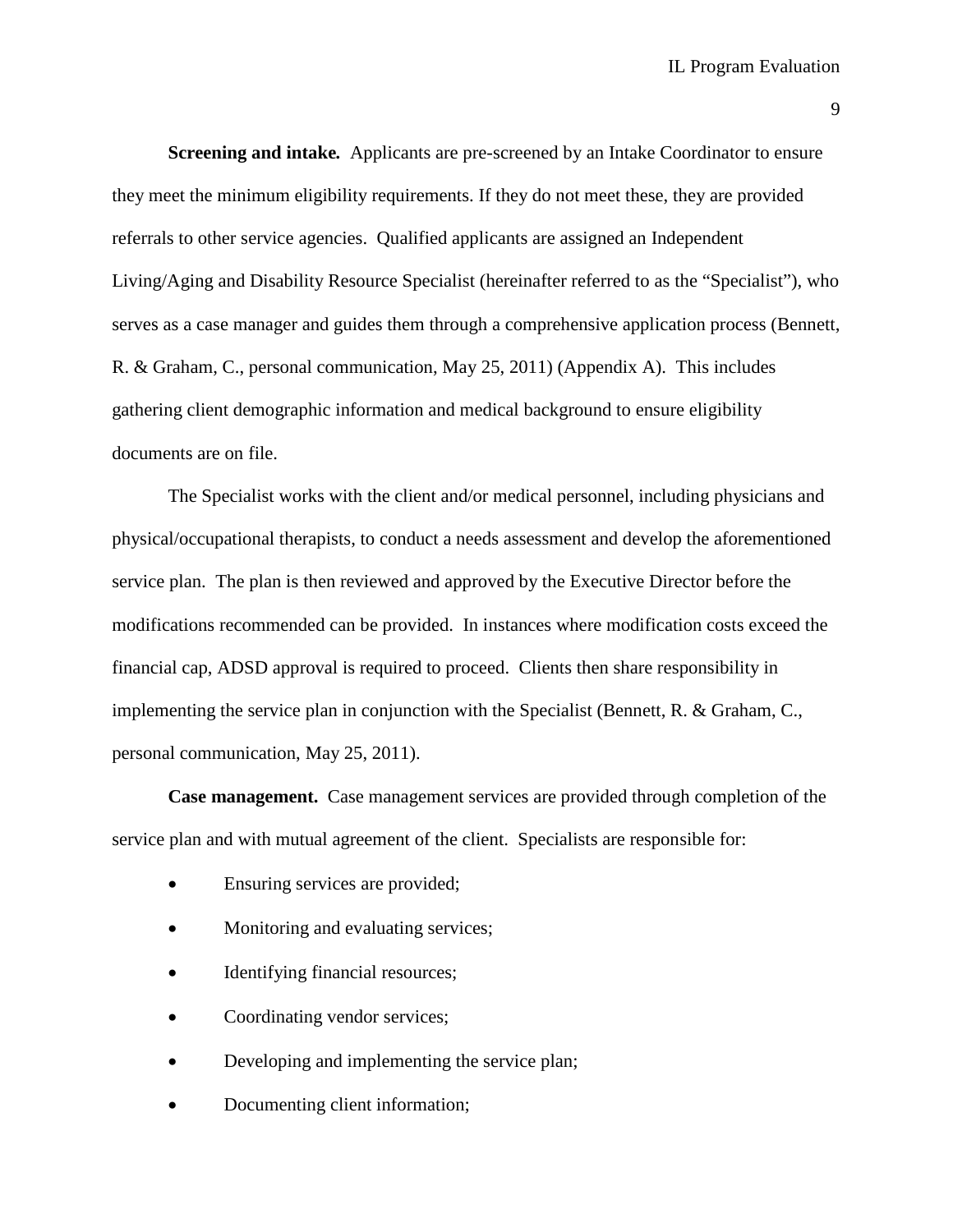- Referring clients to other agencies offering relevant services; and
- Case closure.

Upon service completion, the Specialist will follow-up with the client to determine if all needs and goals identified in the plan have been achieved prior to case closure. Once the case is closed, clients are provided with a follow-up survey to complete and send to the ADSD (Appendix B). These surveys provide information on the client's levels of satisfaction, service impact, living arrangement, use of the modification and level of self-care. Follow-up contact is then maintained by the Specialist to ensure client is maintaining self-sufficiency.

#### **Performance Monitoring**

IL program performance is tracked by RAGE with oversight by ADSD. Client records are maintained in an electronic environment which allows for real-time access to program performance and client outcomes data. RAGE is required to complete state grant reporting forms, input data into the Social Assistance Monitoring Software (SAMS) program, and provide client satisfaction follow-up surveys (Bennett, R.; Graham, C.; & Pasquale, C., personal communication, April 13, 2011). RAGE submits monitoring reports at the end of each fiscal year to ADSD. These reports include the following information:

- Number of clients served;
- Target populations served;
- Client satisfaction, including ratings for staff, outside vendors, choice and control, overall satisfaction, program impacts; and
- Number of outreach programs.

According to the FY10 Annual Performance Report for State Independent Living Services Program, "all grantees undergo a fiscal review by a Certified Public Accountant, as well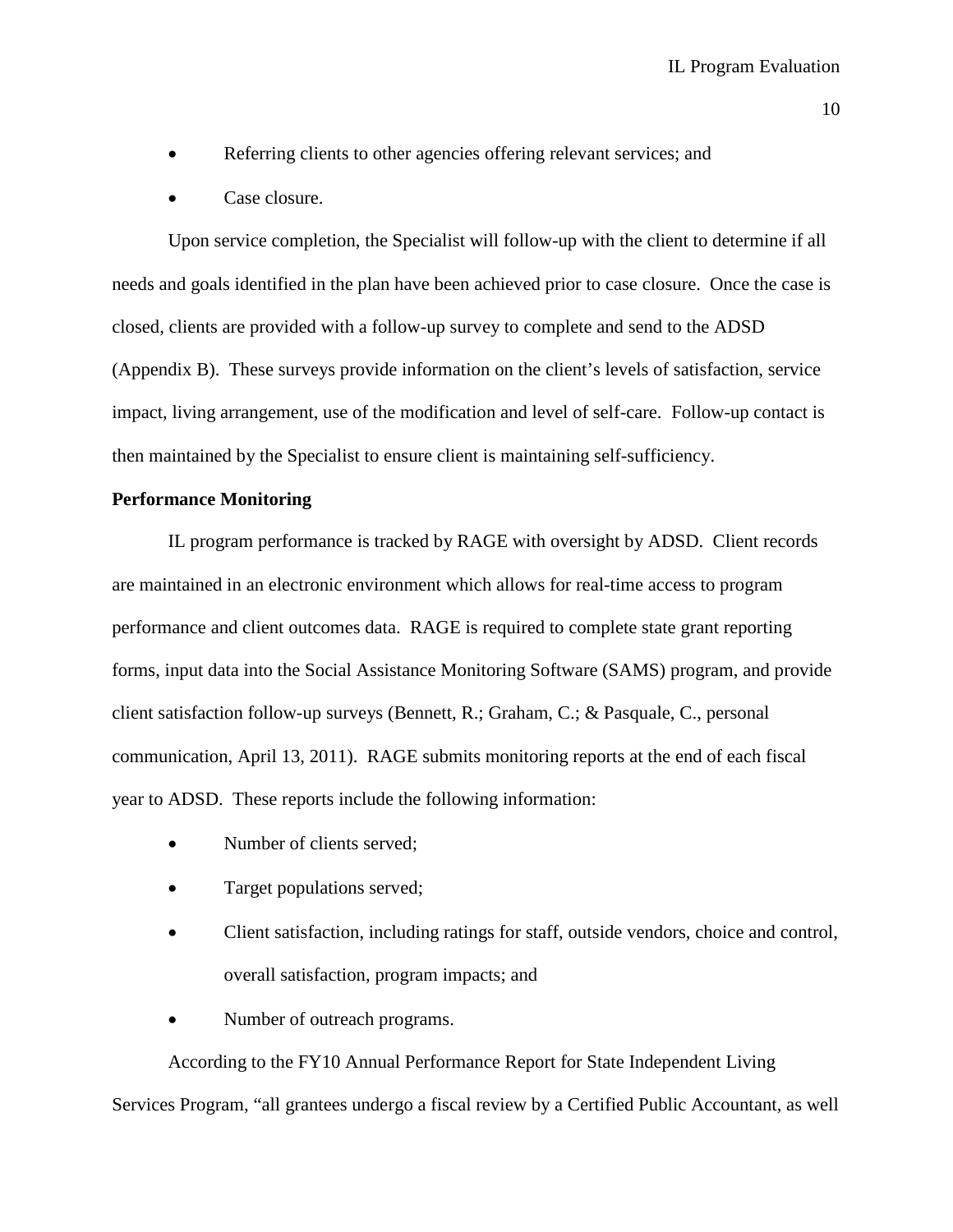as monitoring by an independent evaluator. Individual case evaluations are conducted through case file reviews and in-person client interviews by an independent entity contracted by the DSU" (ADSD, n.d. p. 5). ADSD, as a Designated State Unit (DSU), performs an annual audit of the program for compliance. The state agency utilizes a standardized reporting format published by the United States Department of Education. ADSD then submits a written report of its findings on RAGE's performance measures and client satisfaction ratings (Appendix C). Continued passage of performance measures and client satisfaction ratings are required for RAGE to maintain their grant status.

Additionally, RAGE inputs the following information into the SAMS electronic database (Appendix D):

- Goal areas set and whether the goals were met (domains include Communication, Mobility/Transportation, Community Services, Self-Care, and Other);
- Limitation Ratings before and after service on a scale from 1-10 Levels of selfcare (10 goal areas);
- Final living arrangement at time of closure;
- Actual cost of services;
- Services rendered to the client; and
- Date of case closure.

#### **Purpose of Evaluation**

UNLV MPA students consulted with the RAGE agency and determined that the focus of the evaluation would be the Independent Living (IL) program. RAGE Executive Director Reggie Bennett and Director of Program Development Celeste Graham suggested that the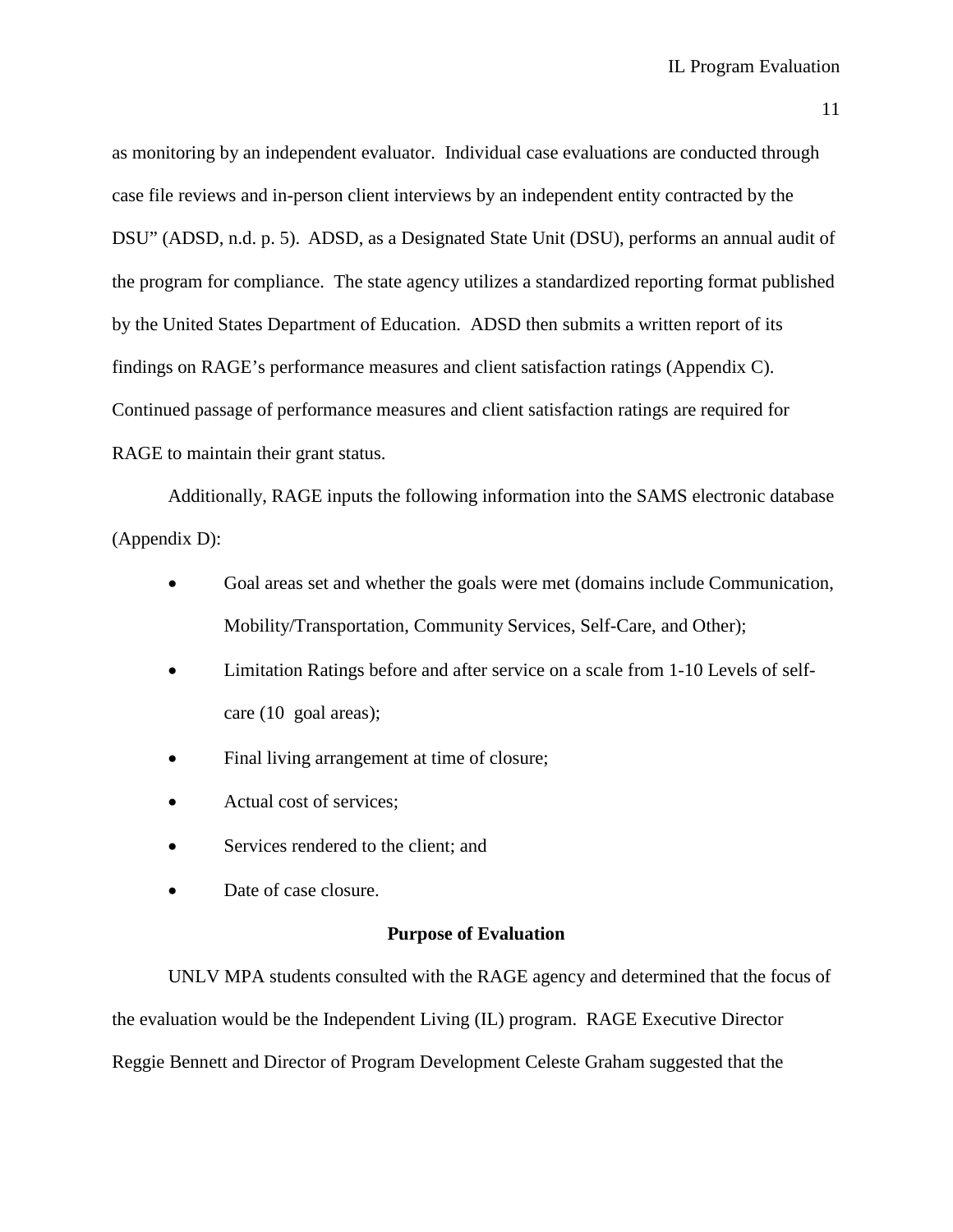students perform an evaluation of outcomes for a subset of IL clients. The subset selected were SCI clients who were provided services in FY10.

Successful outcomes for clients of the RAGE IL program are demonstrated in the ADSD survey data provided by the agency. ADSD FY10 survey data reveals that overall client satisfaction with the IL program was rated as very good to excellent by 93.1 percent of the clients surveyed. This rating exceeded the State grant objectives performance standard of 90 percent. According to the survey, "the overall quality of life improved a lot or quite a bit" for 77.8 percent of the FY10 clients following provision of services. (Appendix C).

Evaluation of the SCI clients recommended by the RAGE Executive Director will provide information on program outcomes for a diverse subset of clients with varying types of limitations, service needs, age of disability onset, and level of injury. The ADSD grant monitoring data does not include information on the actual cost of services provided to each client by RAGE nor identify trends associated with a decrease in the client's limitation rating. The internal data provided by RAGE will include this information and will be utilized in the evaluation.

#### **Data Collection**

According to ADSD grant monitor, John Rosenlund, RAGE closed 178 IL cases in FY10 (Rosenlund, J., personal communication, June 10, 2011). RAGE provided an Excel spreadsheet containing internal data collected for 36 SCI clients whose cases were closed in FY10 for use by the evaluation team. Of the 36 clients, 14 did not receive RAGE services and were therefore filtered out of the dataset. Appendix E provides background and service results on selected SCI clients.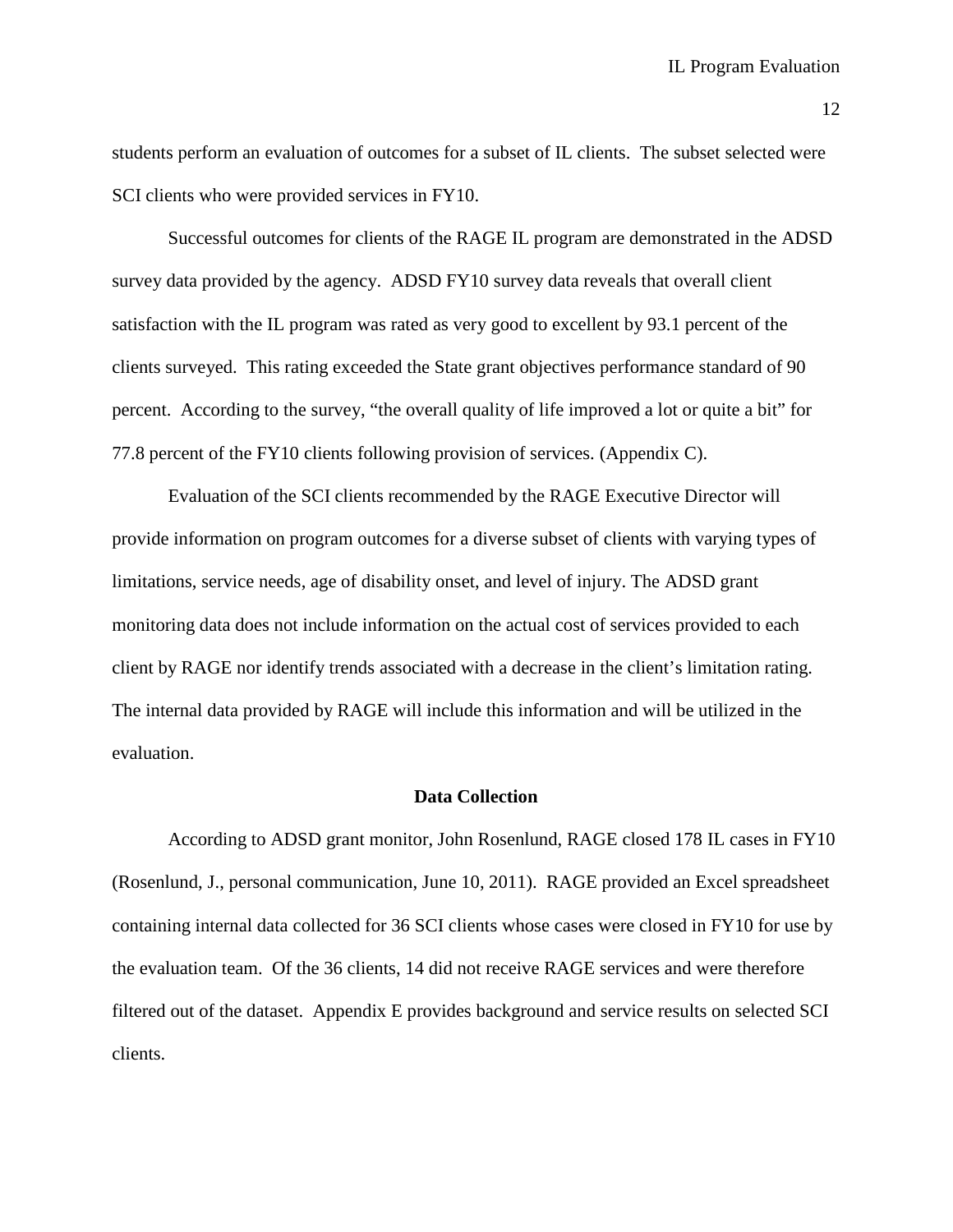The evaluation team identified three data indicators in the dataset that would be used to perform a descriptive statistical analysis of program outcomes. Additional demographic information on the 22 SCI clients was also included in the data analysis. (Appendix F)

#### **Data Analysis**

The following data indicators were used to evaluate the outcomes of the IL program for SCI clients:

- Ability to maintain or attain the least restrictive environment. There was a comparison of the living arrangement at the start of the program and at case closure.
- The impact of the services on the client's life. The mean percent decrease in the functional limitation rating was calculated from the start of provision of services to case closure.
- Cost effectiveness of services rendered. Evaluated using descriptive statistics for the actual cost of services provided, years post disability onset and mean percent decrease in functional limitation rating.

#### **Demographics**

**Gender.**According to the National Spinal Cord Injury Statistical Center (NSCISC), there are a higher percentage of spinal cord injuries (80.7%) that occurs in males (NSCISC, n.d.). The FY10 SCI data also correlates with a higher percentage of males who were provided services by RAGE (Table 1).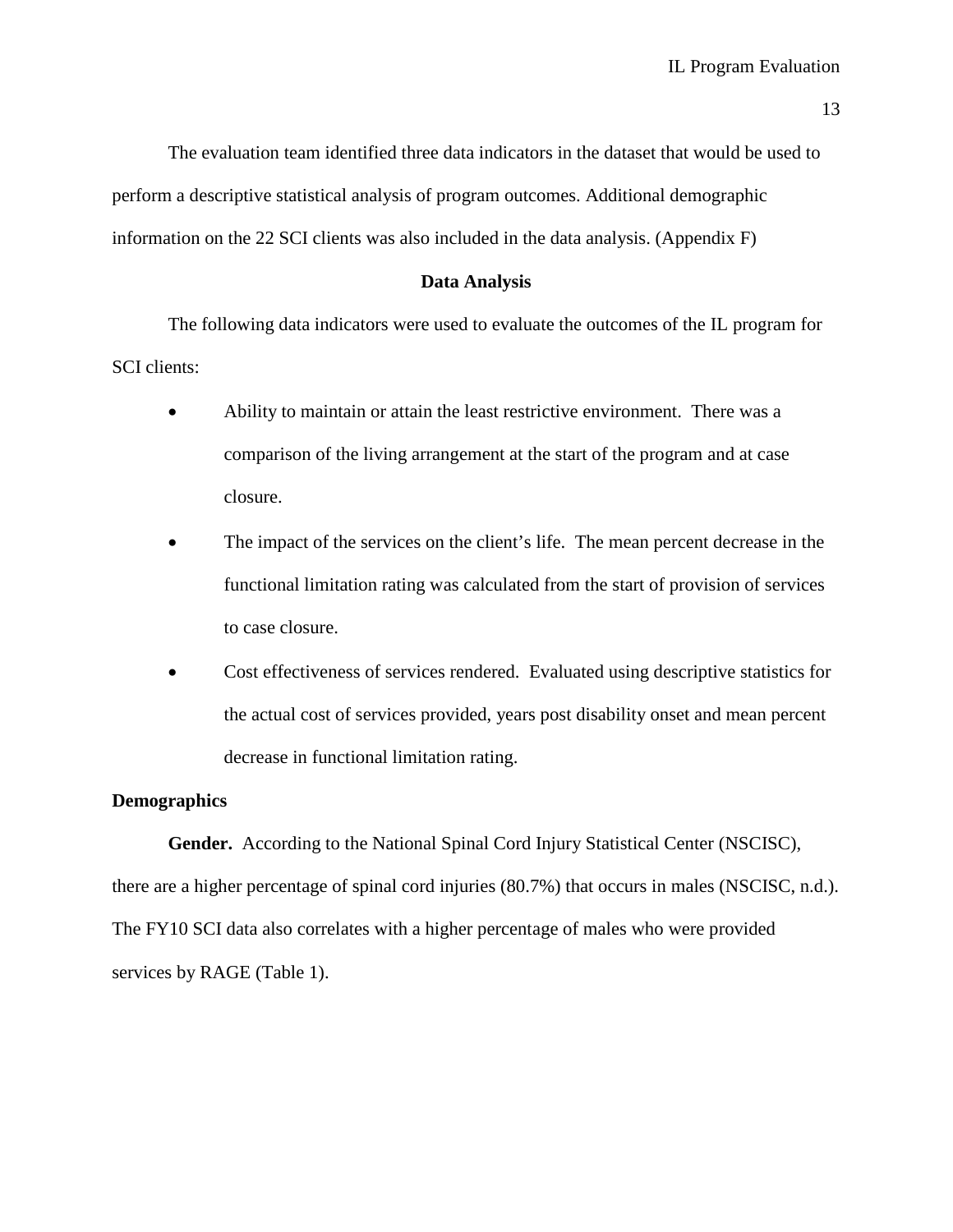| Table 1. Genuer of RAGE 3 SCI chems for FITO |      |        |       |  |
|----------------------------------------------|------|--------|-------|--|
| Gender                                       |      |        |       |  |
| $n(\%)$                                      | Male | Female | Total |  |
| Total                                        | 13   |        | 22    |  |

*Table 1: Gender of RAGE's SCI clients for FY10*

**Race.** The NSCISC reports a trend over time in the "racial/ethnic distribution of persons in the database. Among persons injured between 1973 and 1979, 76.8% were Caucasian, 14.2% were African American and 0.9% were Asian. However among those injured since 2005, 66.5% are Caucasian, 26.8% are African American and 2.0% are Asian" (NSCISC, 2011, p. 12). The racial distribution for the FY10 SCI clients correlates with the national statistics from NSCISC (Table 2).

Race  $n$  (%) Caucasian | African American Hispanic Hawaiian Total Total 16 (72) 4 (18) 1 (5) 1 (5) 22

*Table 2: Race of RAGE's FY10 SCI clients*

**Age.**The NSCISC reports that the average age of injury for SCI was 28.7 years from 1973 to 1979 with most injuries occurring between the ages of 16 and 30. "However, as the median age of the general population of the United States has increased by approximately 9 years since the mid-1970, the average age of injury has steadily increased over time. Since 2005, the average age of injury is 40.7 years" (NSCISC, n.d.). The average age at injury of the SCI clients was 31 years with a minimum age of 11 years and maximum age of 57 years.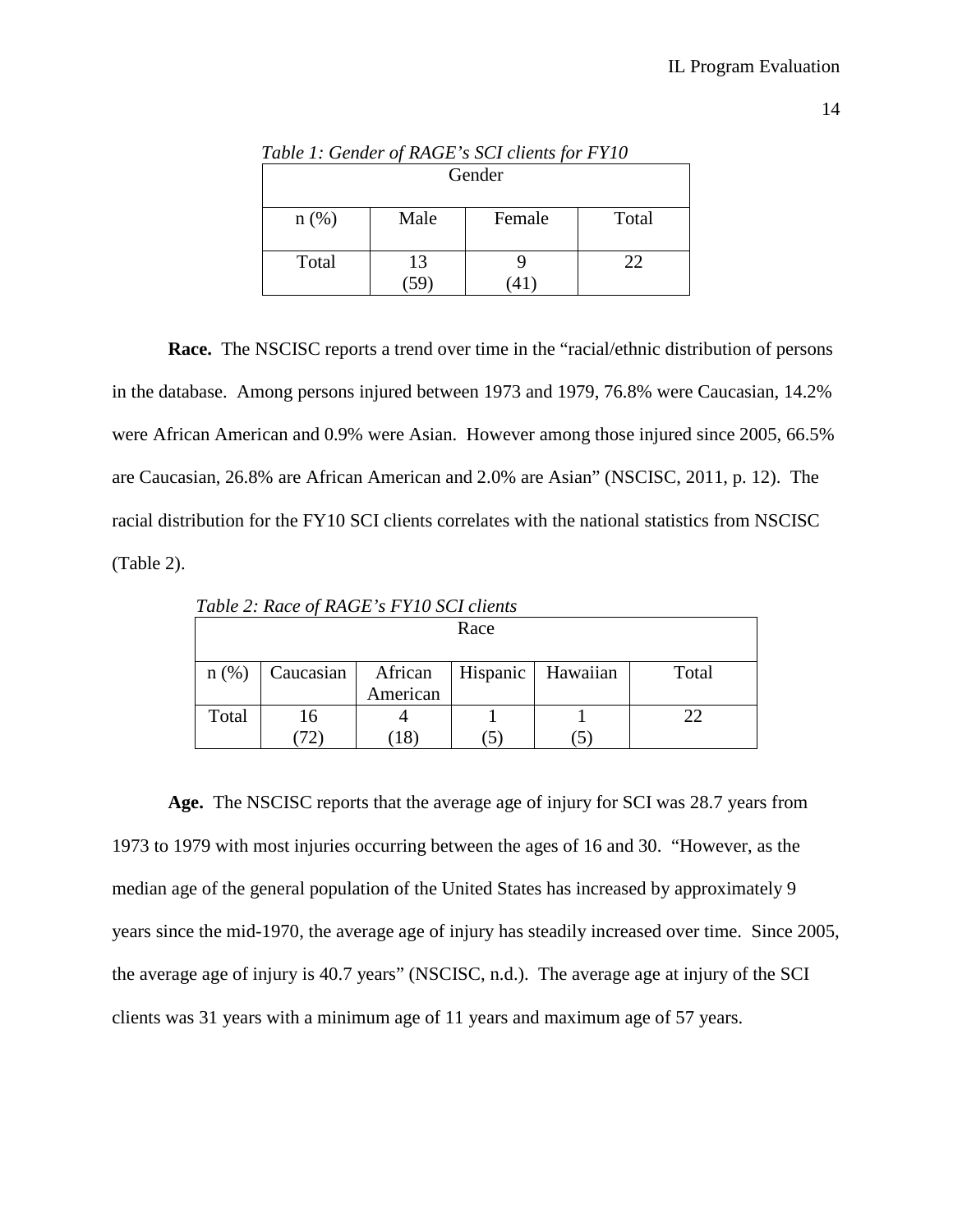#### **Program Outcomes**

**Ability to attain or maintain least restrictive environment.** The NSCISC reports that "overall, 89.8% of persons with SCI who are discharged alive from the system are sent to a private, non-institutional residence (in most cases their homes before injury). Only 6.2% are discharged to nursing homes. The remaining are discharged to hospitals, group living situations or other destinations" (NSCISC, n.d.). The philosophy of the RAGE program is to facilitate the client's efforts to achieve self-sufficiency. Clients are asked to report their living arrangement (dependent, independent, or assisted) at the start of the program and when the case is closed. Data provided by RAGE included this information.

For the data analysis, clients who reported the same living arrangement at the start of the program and case closure were included in the "maintain" grouping. Clients who reported a change from dependent to independent were included in the "attain" grouping. Clients who reported moving to an institution or moving from an "independent to dependent" living arrangement were included in the "assisted" grouping. Analysis of the RAGE SCI data revealed that 91 percent (20/22) of the clients attained or maintained the least restrictive living environment following the provision of services by RAGE (Figure 1).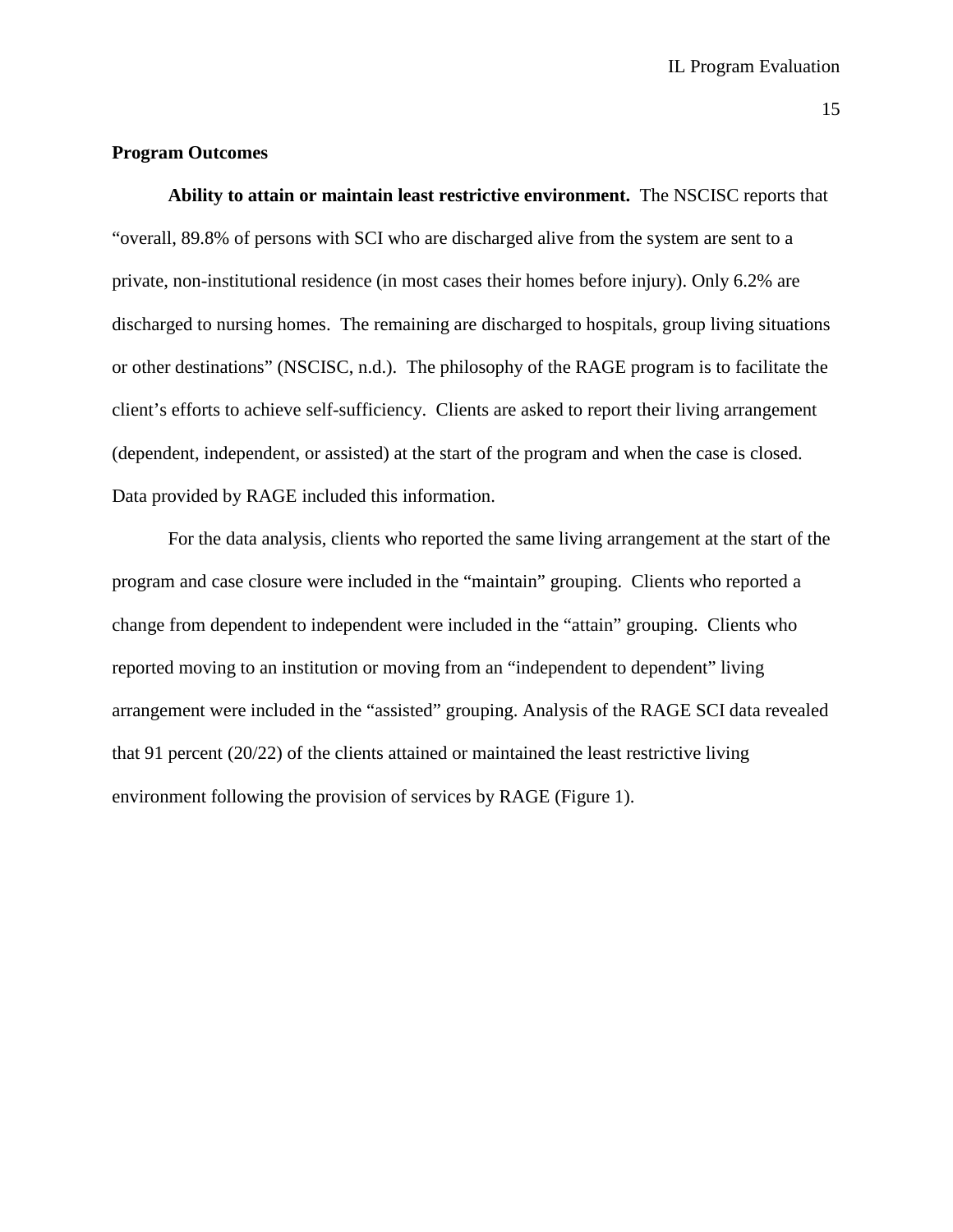

 *Figure 1: Final Living Arrangement for FY10 SCI clients* 

**Impact of services provided on client's life.** During the needs assessment process, each client, in conjunction with the Specialist, identifies the type of functional limitation for which they are requesting services. Each limitation type may involve multiple goal areas. The 5 categories of functional limitations include: Communication, Mobility/Transportation, Community Services, Self-Care and Other (Home access for the FY10 SCI clients). Mobility/transportation services could include installation of van modifications, purchase of wheel chairs, scooters or portable ramps. Self care services could include home modifications such as roll in showers or installation grab bars. Figure 2 depicts the frequency of each of the functional limitation types in the FY10 SCI dataset.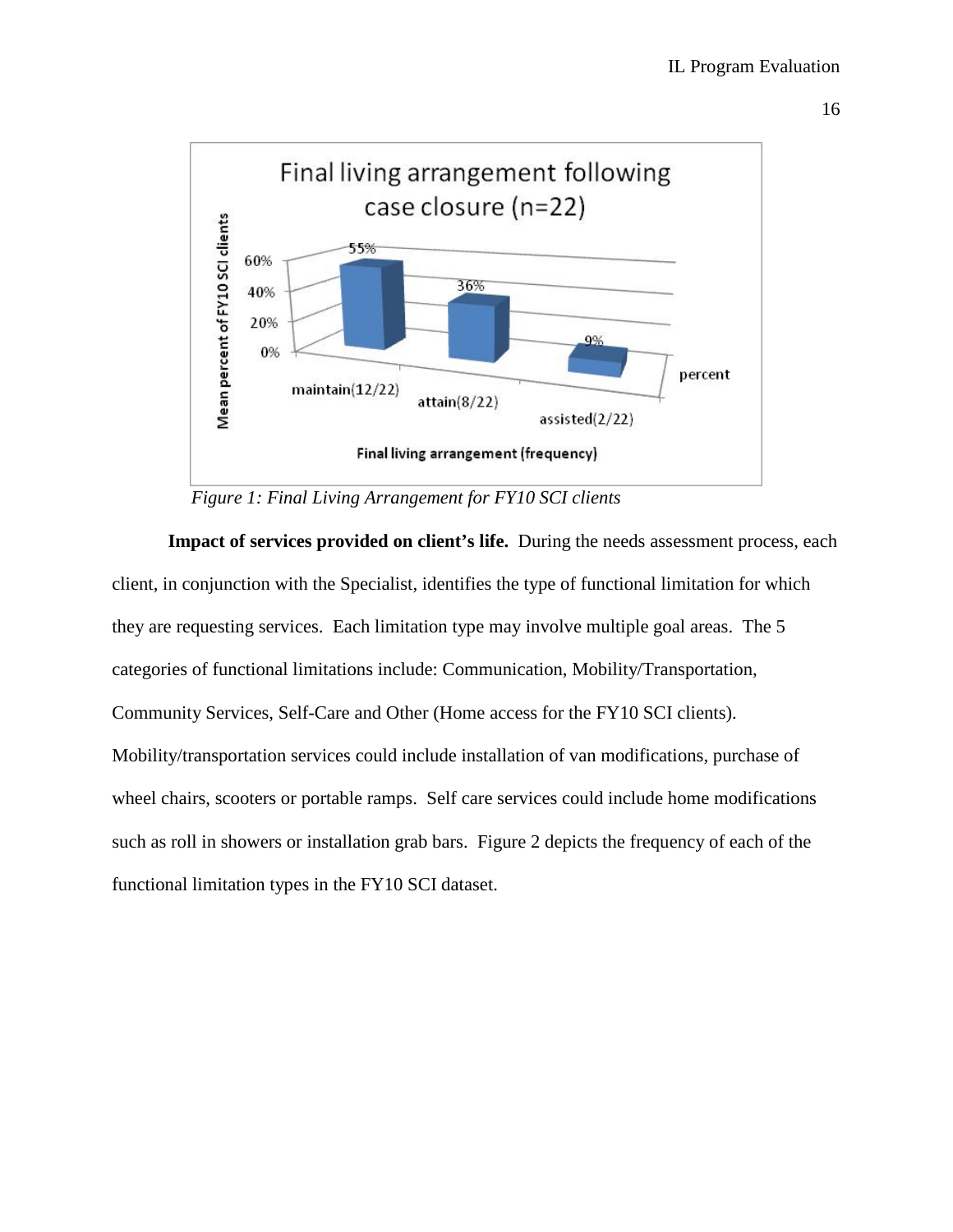



 *Figure 2: Functional limitation type frequency for FY10 SCI clients*

During the needs assessment intake process, each client identifies goals that would help them attain further self-sufficiency. Ten different goal areas may be chosen and each client may identify multiple goals. The goal areas include: Community Services, Information Access/Technology, Self-Care, Educational, Personal Resource Management, Communications, Vocational, Mobility/Transportation, Self-Advocacy/Empowerment, and Other (Appendix A). Before the services are provided, the client rates their current functional limitation of each goal using a scale of 1 (not limited) to 10 (very limited). Following provision of services and case closure, each client is asked to again rate the limitation of each goal using the same scale. Both ratings are subjective. The goal rating data is then entered into the RAGE electronic database and was included in the FY10 SCI dataset.

On a scale of 1-10, all 22 of the SCI clients rated the severity of their limitation as a 10 prior to the provision of services. The difference in the pre and post service limitation rating was used to calculate the mean percent decrease in functional limitation severity for the SCI clients. If multiple goals for each client were identified, the goal rating differences were averaged so that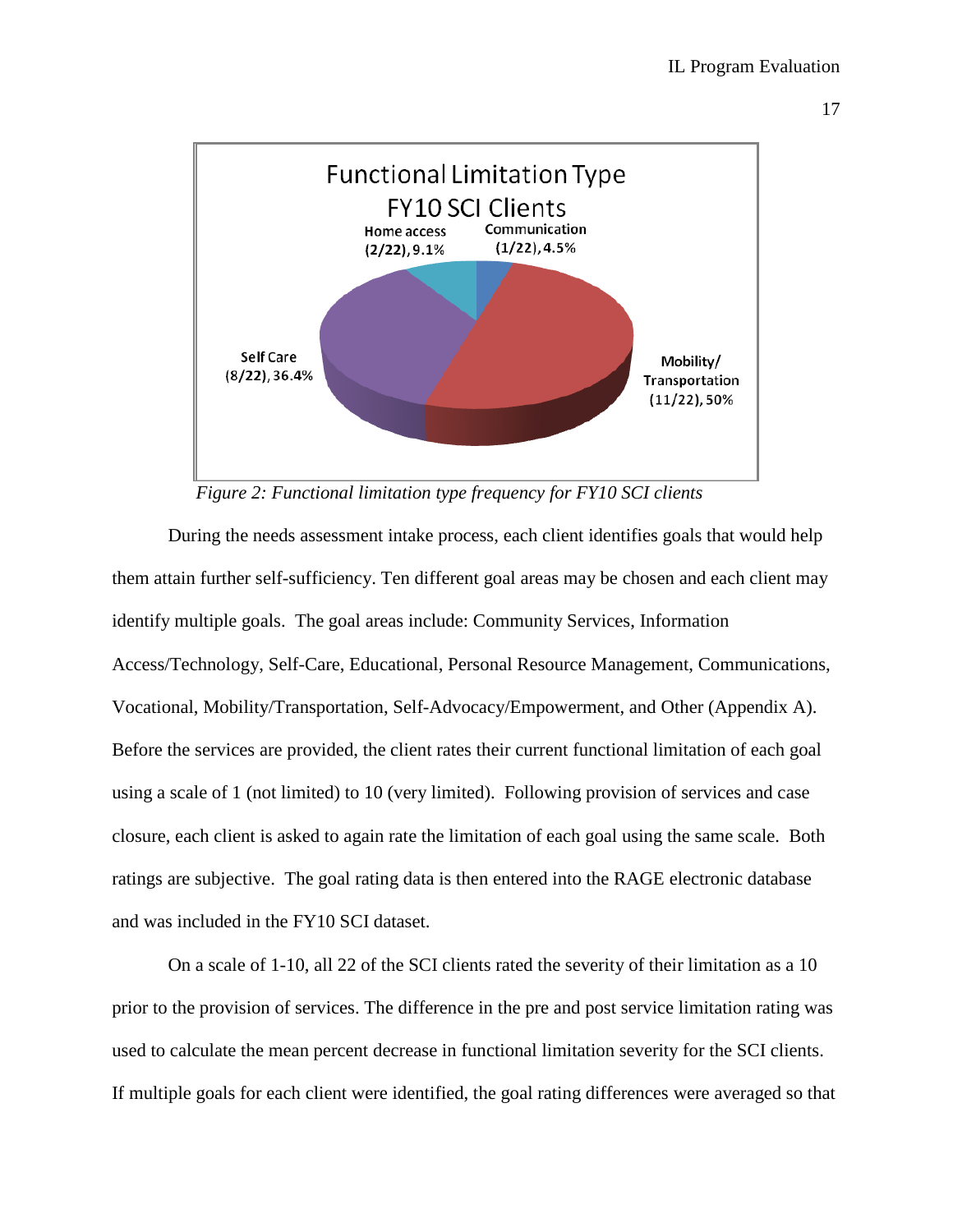each client received one final percent decrease in the limitation for RAGE services. A higher percent decrease in functional limitation would indicate that the services provided to the client were more successful in fulfilling the goal identified during the needs assessment. The arithmetic mean (average) of each client's functional limitation decrease was grouped into four different categories (0-25%, 26-50%, 51-75% and 76-100%). The categories were mutually exclusive and exhaustive, i.e. every case could be classified in one and only one category. The frequency of the percent decrease in limitation following case closure is provided in Figure 3.



 *Figure 3: Percent decrease in limitation following case closure for FY10 SCI clients Note: Mean % decrease in limitation FY10 SCI clients (n= 22)*

For 100 percent of the SCI clients, a >25% decrease in the severity of their limitation was reported. For 40 percent (9/22) of the SCI clients there was  $a > 75\%$  decrease in the severity of limitation. These percentages would indicate that the services provided by RAGE resulted in a positive outcome for the client.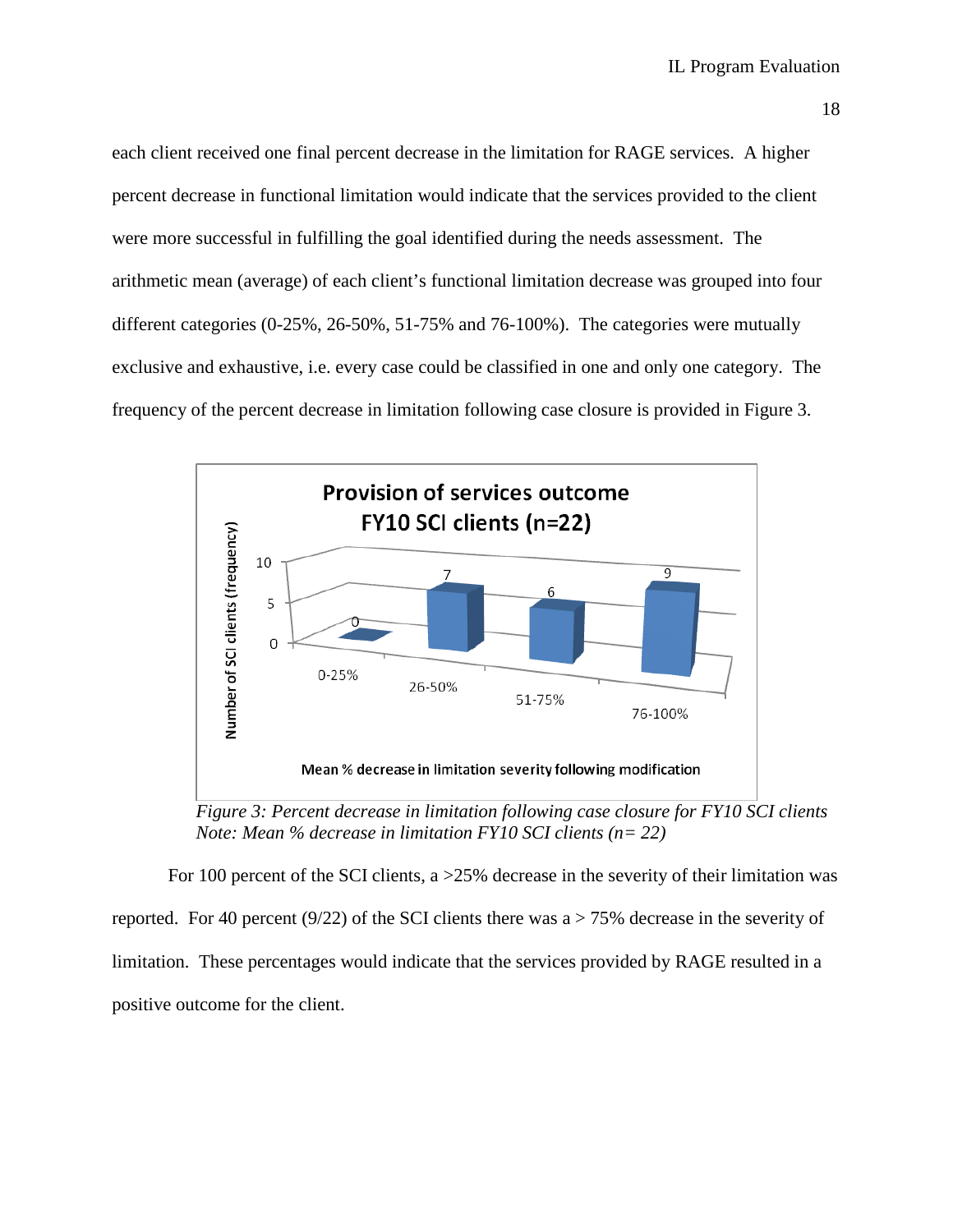**Cost effectiveness of services provided.**The dataset included the actual cost of the services provided to the 22 SCI clients. Descriptive statistics for the actual cost of the services provided to the clients and the mean percent limitation decrease are listed in Table 3.

| $\cdot$                   |                   |                   |  |
|---------------------------|-------------------|-------------------|--|
|                           | Actual cost of    | Mean % limitation |  |
|                           | services provided | decrease          |  |
| Total                     | \$184,077         | 100%              |  |
| Mean                      | 8,367<br>\$       | 67                |  |
| <b>Standard deviation</b> | \$<br>7,860       | 20                |  |
| Minimum                   | \$<br>717         | 30                |  |
| Maximum                   | 31,550<br>\$      | 100               |  |

*Table 3: Cost of services for RAGE's FY10 SCI clients*

**Grouped by percent decrease in limitation.** The mean percent limitation decrease for each of the clients was grouped into 10 percent intervals. The categories were mutually exclusive and exhaustive. The mean actual cost for services provided to each client in the group was tabulated. The frequency distribution of the grouped data is displayed in Figure 4.



 *Figure 4: Mean services costs and percent decrease in limitation following case closure for FY10 SCI clients*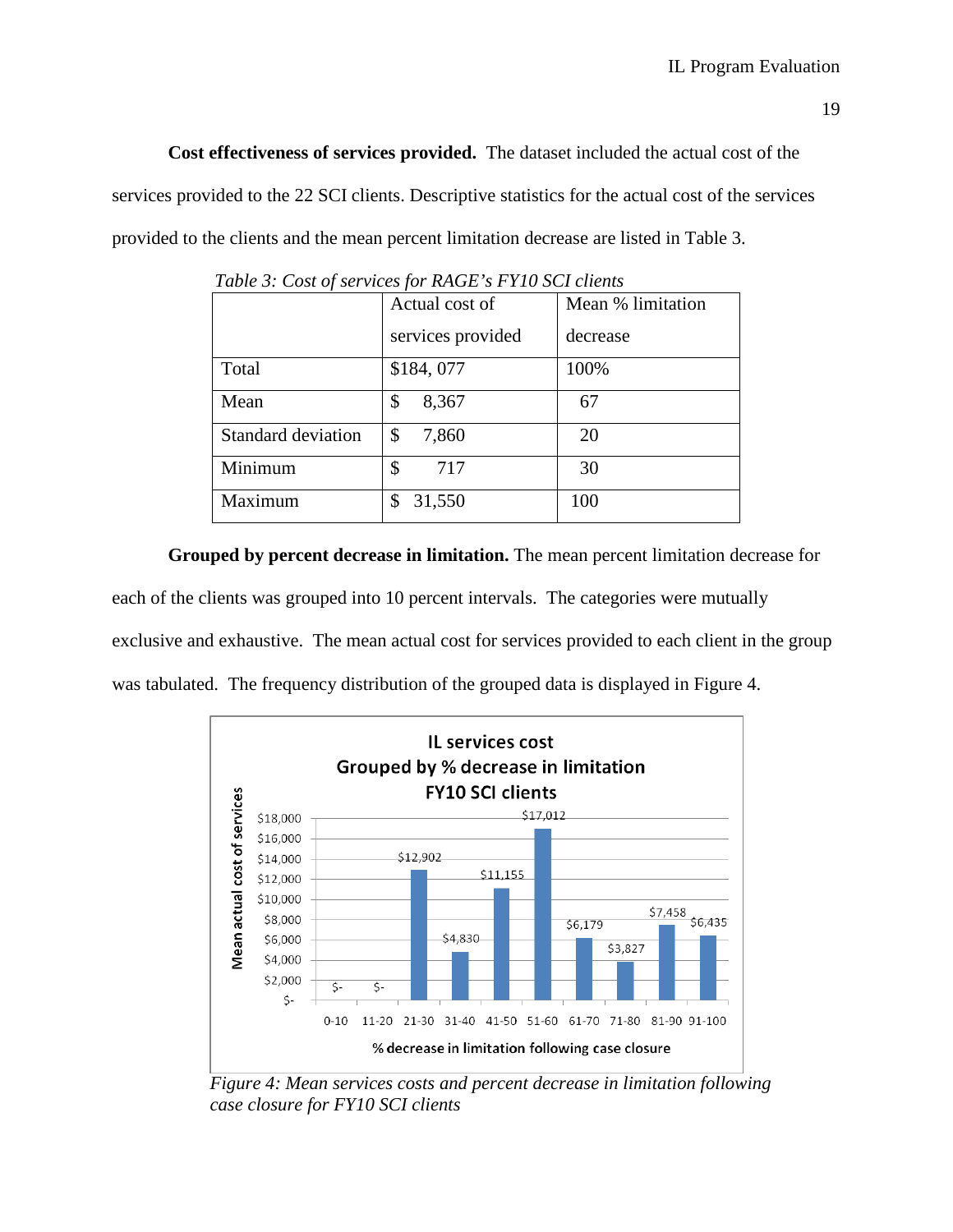The data indicates that the highest service costs resulted in a 50-60 percent decrease in functional limitation for the SCI clients. The small sample size and wide variation in services cost limits the comparison for this dataset. By including more data from other IL clients, the statistical analysis may provide a useful tool for RAGE to utilize to trend service costs and outcome level over time.

Grouped by years post disability onset. The difference from the date of disability onset and the age at the time of application to the RAGE program was used to calculate the years post disability onset for each client. The clients were grouped into age categories based on a model used by the NSCISC and the frequency of clients in each category was tabulated. The mean actual cost of services provided for each client within each group was calculated. The frequency distribution data is represented in Figure 5.



 *Figure 5: Mean service costs and years post onset of disability*

According to the NSCISC statistics, the average yearly healthcare and living expenses for SCI clients is highest in the first year post disability, approximately \$620,000 per year (all groups). Each subsequent year the average cost is approximately \$95,000 per year (NSCISC,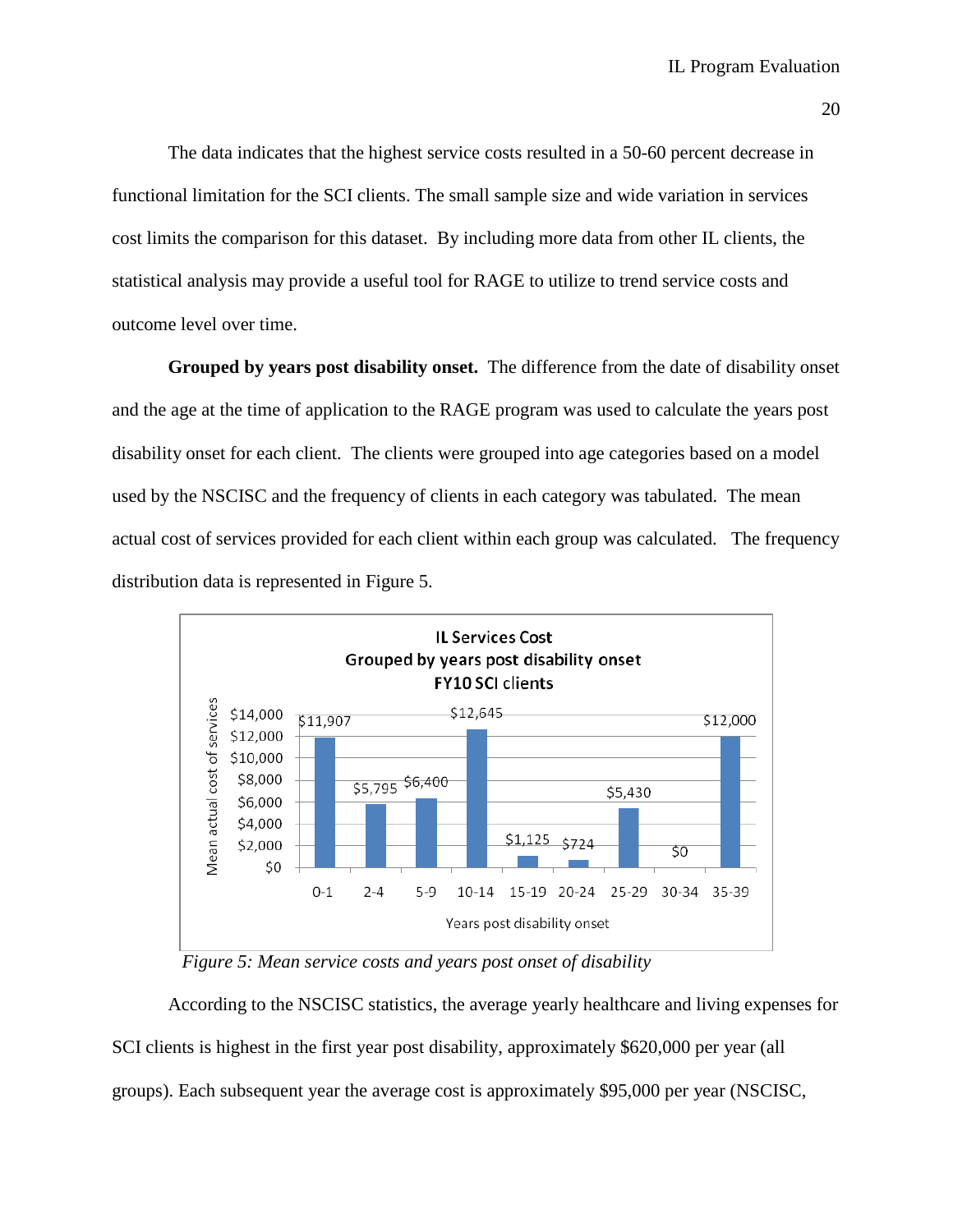n.d.). Home and vehicle modifications may not be included in these yearly estimates but are an important component of attaining self sufficiency for SCI clients. The data analysis shows a higher cost for services provided by RAGE to SCI clients in the first year post onset of disability. Additionally, the RAGE program provided 77 percent (17/22) of services to SCI clients within 0- 14 years post onset of disability. This high level of service may reflect the success of the RAGE program at marketing their services to the SCI community and/or successful case management by the RAGE organization to identify appropriate services. There appears to be a trend showing an increase in average expenditure of approximately \$12,000 every ten to fifteen years. This may be due to the aging of the client and/or caregiver which would require additional assistance to maintain the least restrictive living environment or could be indicative of the need for replacement equipment or improvements in assistive technology. Evaluation of this trending would require future study.

#### **Conclusion**

Based on analysis of the data provided by RAGE for the SCI clients, the agency's services have resulted in successful outcomes. The identified clients reported a decrease in their functional limitation, allowing them to maintain or attain the least restrictive environment. Additionally, the costs of services were higher for clients who were 0-14 years post onset, indicating that services were provided to clients with the most need (i.e., newly disabled or those requiring upgraded services). Finally, Appendix E provides examples of success stories of three SCI clients who received services from RAGE in FY10.

#### **Limitations**

Limitations to the study are noted below and could serve as a basis for further research. These include sample size, and both data and time constraints. First, the sample size was small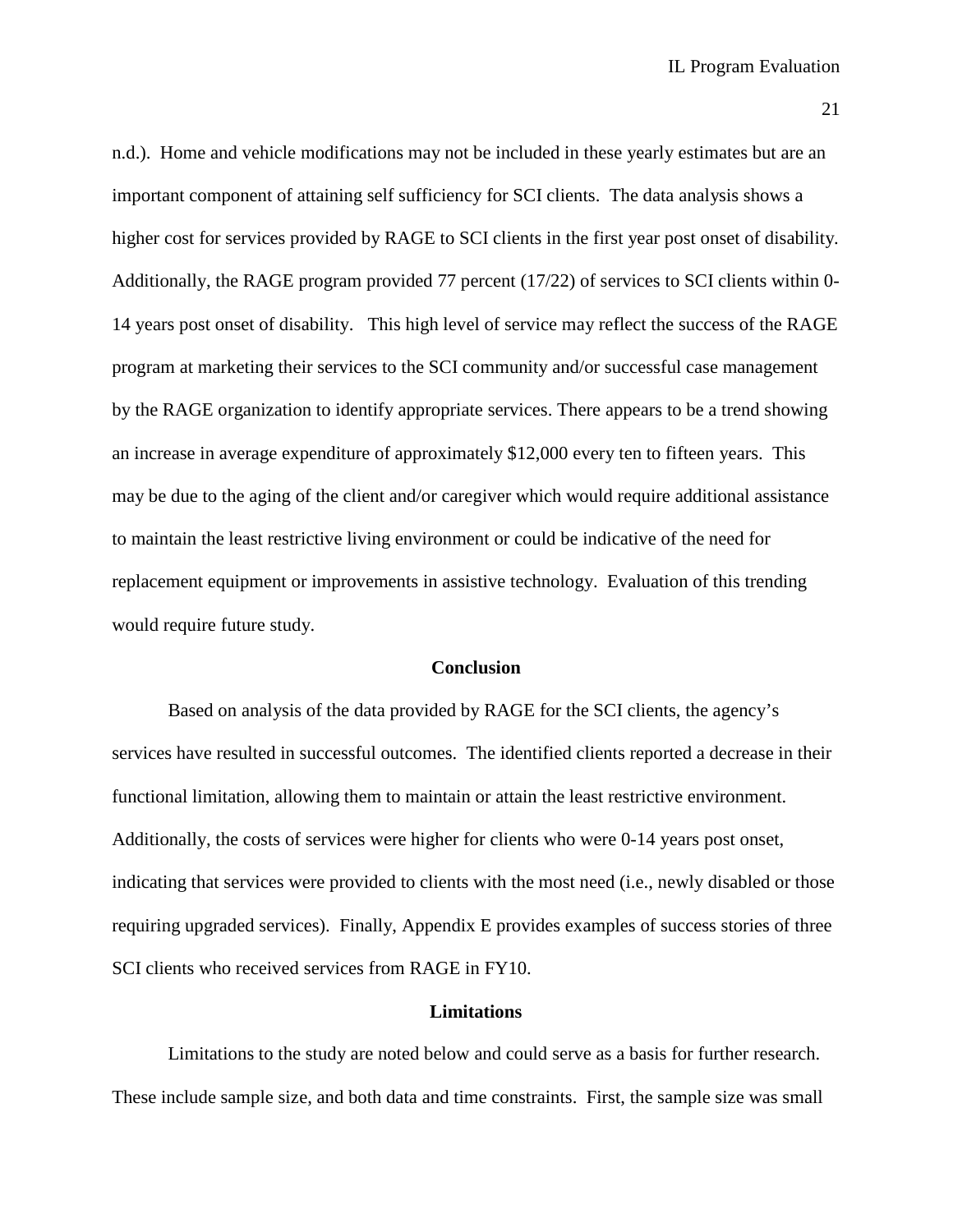and short in duration; with restriction to just 22 SCI clients analyzed over a one-year period. It would be productive to consider a larger sample representative of the general population serviced by the agency over a longer period of time to more accurately capture and better evaluate the program's short-term or long-term outcomes.

Second, there were constraints regarding the data quality. Data quality is an important component of statistical analysis. Wang and Strong (1996) defined data quality as "data that are fit for use by data consumers" and developed a framework for data quality that includes the following areas:

- The data must be *accessible* to the data consumer. For example, the consumer knows how to retrieve the data.
- The consumer must be able to *interpret* the data. For example, the data are not represented in a foreign language.
- The data must be *relevant* to the consumer. For example, data are relevant and timely for use by the data consumer in the decision-making process.
- The consumer must find the data *accurate*. For example, the data are correct, objective and come from reputable sources. (Wang and Strong, 1996)

The data utilized in this study were based on a client's subjective rating of their limitation. Additionally, some of the information provided in the dataset was incomplete which may result in inaccuracies in calculations. Further, due to the small dataset, there was a wide variation in actual service costs which may inject bias in some of the calculations.

Finally, one significant limitation was the short time period allowed for the study. The project had to be completed within three months, preventing a more thorough analysis; and data availability was limited to a one-year period from the service agency. A longer time frame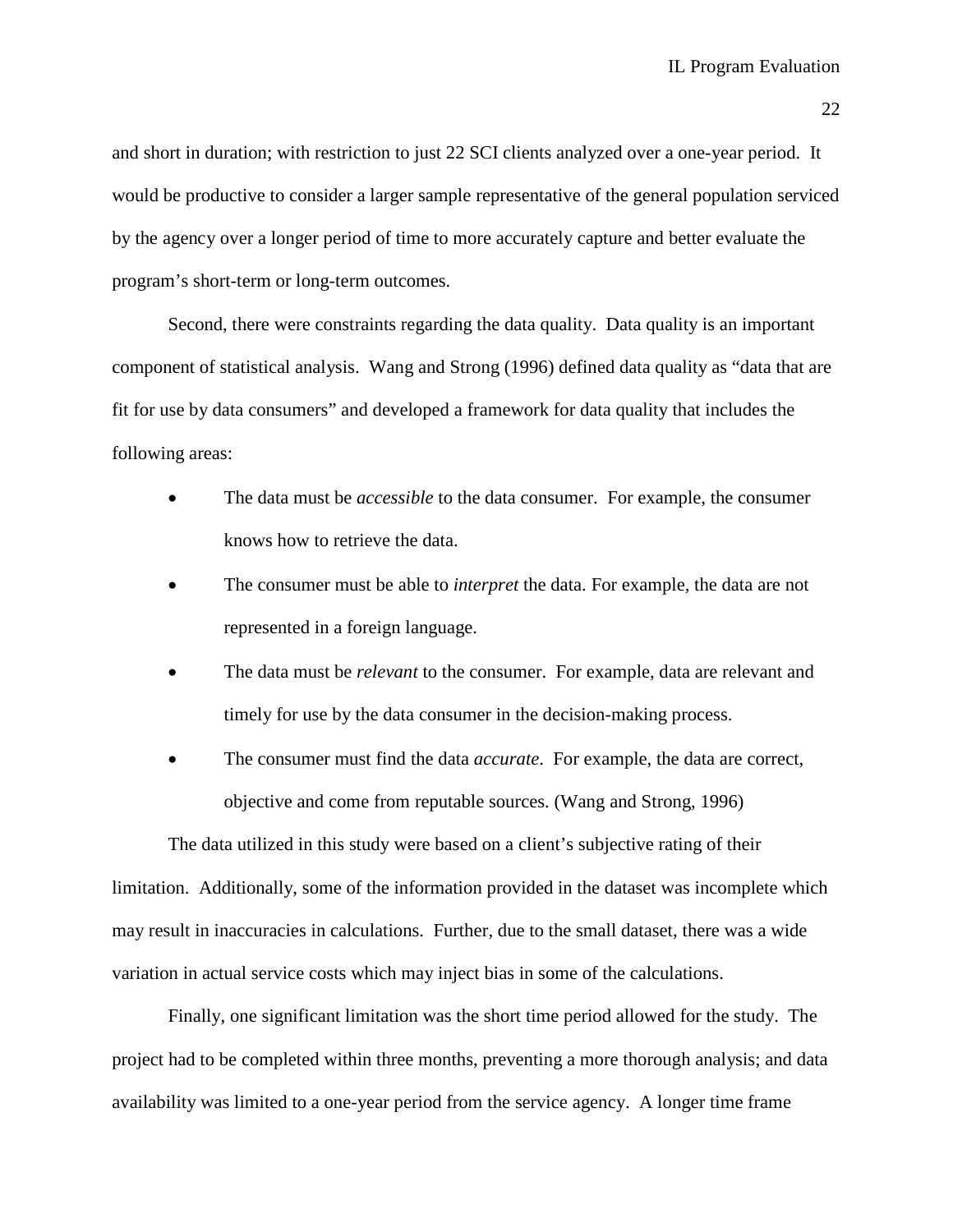would have allowed for more data collection, increased sample size, and possible comparison to a counterpart agency offering similar services.

#### **Recommendations**

It is evident that RAGE has made strides in assisting clients in improving their functionality at home, in mobility and in integration in the community as productive citizens. The positive client outcomes identified by the FY10 ADSD grant monitoring reports for the IL program were also seen in the data analysis performed on the subset of SCI clients.

Resolving the identified limitations in this initial study could provide a platform for assessing long-term outcomes in reference to the client's maintenance or attainment of the least restrictive environment and quality of life. Based on the data analysis, the following is recommended by the UNLV MPA students for the RAGE agency to pursue:

#### *Short-term recommendations***:**

- Improvement of data quality and accuracy.
- Performance of annual data analysis to identify trends and measure program outcomes.

#### *Long-term recommendations:*

- Utilization of a more refined assessment tool or standardization of their present limitation rating scale from 1-10 to 1-5.
- Examination of other factors that could impact program outcomes such as client's health and resilience, attendant care, services provided by other agencies, and needs for upgrade or replacement of equipment and modifications.
- Re-evaluation of subject SCI clients to ascertain if they retained functional independence at the same level or better since the initial closure in FY10.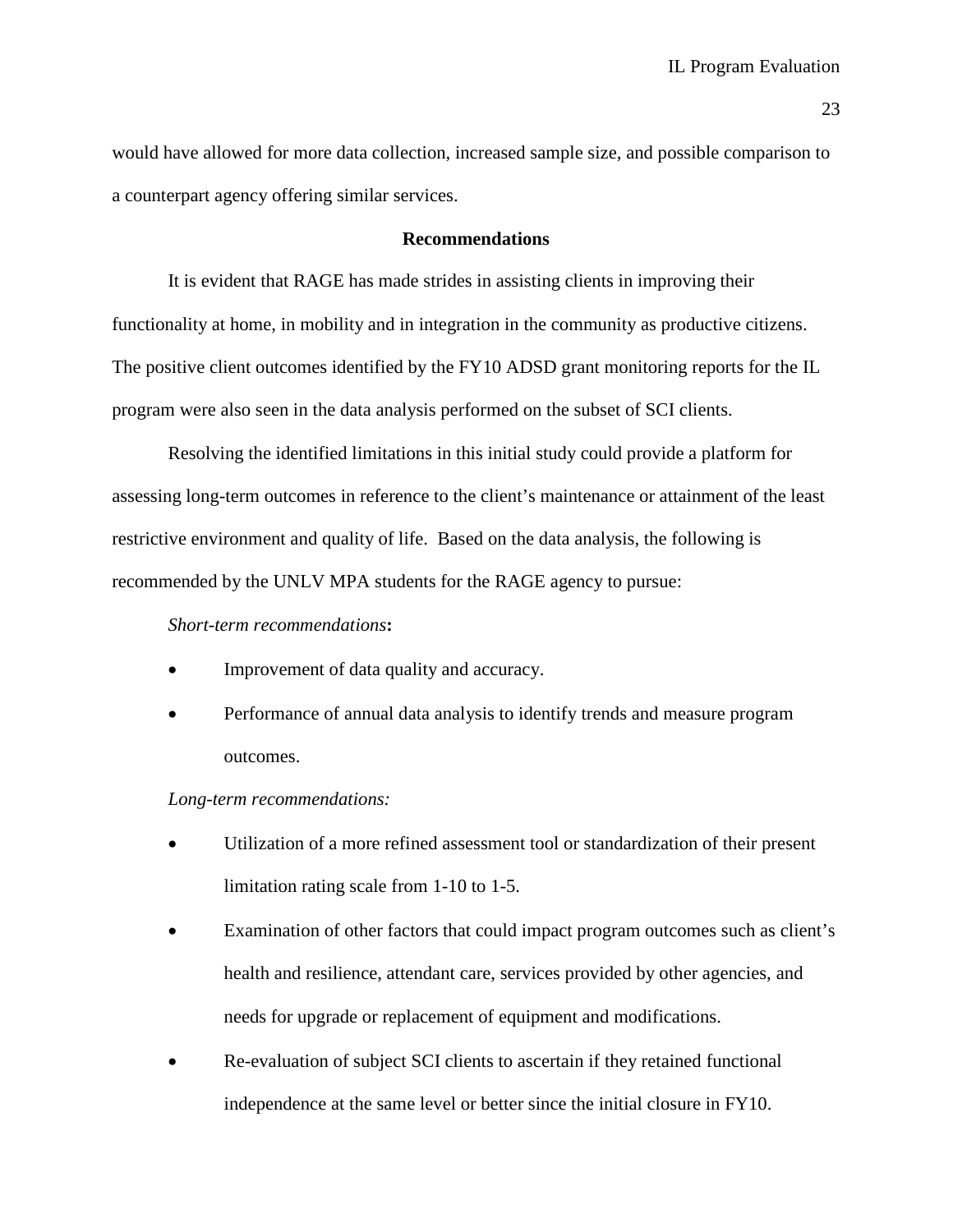• Performance of longitudinal study with an expanded client database.

#### **Acknowledgements**

The UNLV MPA research team would like to thank the RAGE agency for allowing us to perform this evaluation. We appreciate the support and cooperation we received from RAGE Executive Director Reggie Bennett and Director of Program Development Celeste Graham, who dedicated the time, input, and resources necessary to complete this project. Our sincere thanks are extended to ADSD Grant Monitor John Rosenlund for the time and information he provided. We would also like to thank UNLV MPA faculty, as well as our fellow students, whose feedback helped guide this project to completion. Further, we wish to thank Dr. Robert Tekniepe for his input in refining the focus our data analysis. Finally, we would like to thank Dr. Christopher Stream for providing oversight and commentary throughout our evaluation, helping us define the scope of our project as it evolved.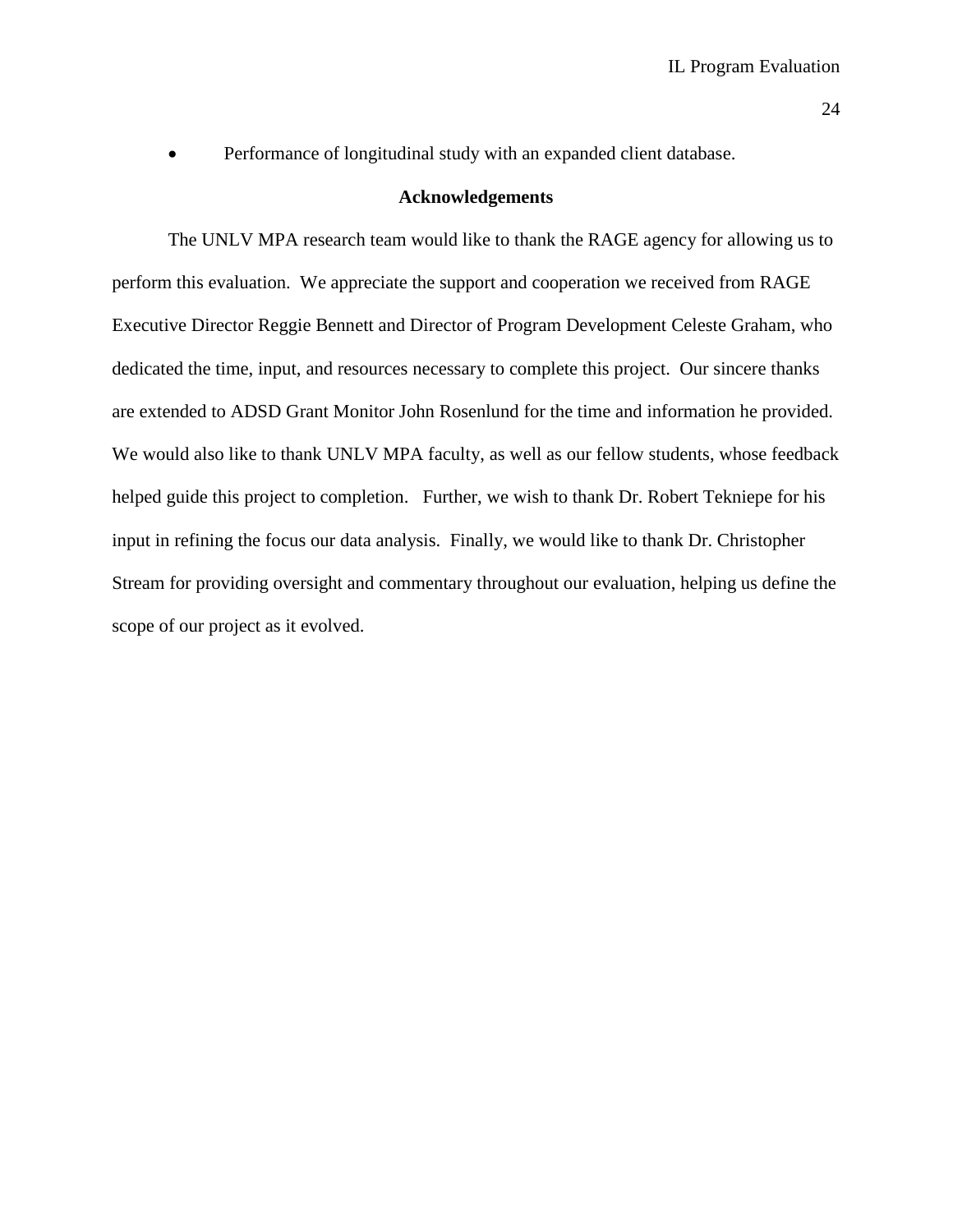#### **References**

Augutis, M., Levi, R., Asplund, K., and Berg-Kelly, K. (2007). Psychosocial aspects of traumatic spinal cord injury with onset during adolescence: a qualitative study. *J Spinal Cord Medical (vol. 30)*. Retrieved August 13, 2011, from <http://www.ncbi.nlm.nih.gov/pmc/articles/PMC2031979/pdf/i1079-0268-30-sp1-55.pdf>

Bennett, R.; Graham, C.; & Pasquale, C. (April 13, 2011). Rebuilding All Lives Efficiently. (P. Armour, D. Moulton, & A. Pruett Interviewers)

- Bennett, R. & Graham, C. (May 25, 2011). Rebuilding All Lives Efficiently. (P. Armour, D. Moulton, & A. Pruett Interviewers)
- Dawodu, S., Klein, M., Francisco, T., Salcido, R., Allen, K., & Campagnolo, D. (April 4, 2011). Spinal Cord Injury- definition, epidemiology, pathophysiology. *Mediscape Reference.*  Retrieved August 13, 2011 from<http://emedicine.medscape.com/article/322480-overview>
- Karger, H. & Rose, S. (2010). Revisiting the Americans with Disabilities Act after two decades. *Journal of Social Work in Disability & Rehabilitation.* Retrieved August 13, 2011, from <http://www.tandfonline.com/doi/pdf/10.1080/1536710X.2010.493468>
- National Spinal Cord Injury Statistical Center (NSCISC). (March 2011). *2010 Annual Statistical Report, March, 2011.* Retrieved August 5, 2011 from [https://www.nscisc.uab.edu/public\\_content/pdf/2010%20NSCISC%20Annual%20Statisti](https://www.nscisc.uab.edu/public_content/pdf/2010%20NSCISC%20Annual%20Statistical%20Report%20-%20Complete%20Public%20Version.pdf) [cal%20Report%20-%20Complete%20Public%20Version.pdf](https://www.nscisc.uab.edu/public_content/pdf/2010%20NSCISC%20Annual%20Statistical%20Report%20-%20Complete%20Public%20Version.pdf)

National Spinal Cord Injury Statistical Center (NSCISC). (n.d.). *Frequently Asked Questions.*  Retrieved August 5, 2011 from [https://www.nscisc.uab.edu/public\\_content/faq.aspx](https://www.nscisc.uab.edu/public_content/faq.aspx)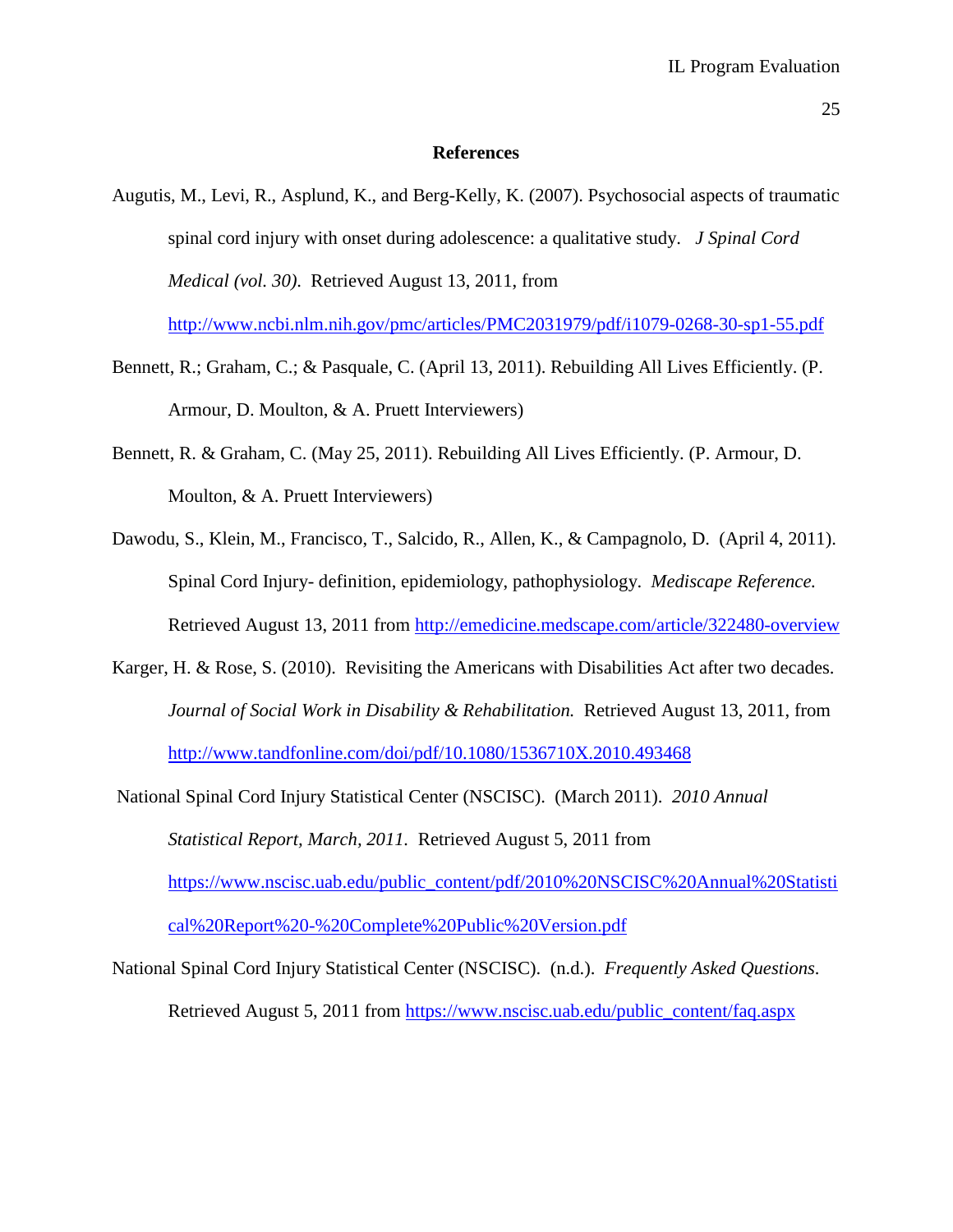Nevada Department of Health and Human Services, Aging & Disability Services Division

(ADSD). (n.d.). *Section 704 Annual Performance Report for State Independent Living Services Program, Reporting Fiscal Year: 2010.* 

Nevada Department of Health and Human Services, Aging & Disability Services Division (ADSD). (October 1, 2007). *State Plan for Independent Living (SPIL). Fiscal Years 2008-10.* Retrieved on June 17, 2011. from

[http://dhhs.nv.gov/DO\\_CD/StatePlanIndependentLiving-NV\\_SPLC\\_08\\_FINAL.pdf](http://dhhs.nv.gov/DO_CD/StatePlanIndependentLiving-NV_SPLC_08_FINAL.pdf)

- Nevada Department of Health and Human Services, Aging & Disability Services Division (ADSD). (2010). *Office of Disability Services Grant Monitoring Form July 1, 2009 through June 30, 2010.* Retrieved from RAGE.
- Nevada Legislature: Law Library. (2011). *Nevada Revised Statutes.* Retrieved June 21, 2011, from <http://leg.state.nv.us/Law1.cfm>
- Nevada Legislature: Law Library. (2011). *Nevada Administrative Code.* Retrieved June 21, 2011, from <http://leg.state.nv.us/Law1.cfm>
- Rebuilding All Goals Efficiently (RAGE). (March 17, 2011). Retrieved April 24, 2011 from [http://bteamRAGE.org/ilat.html](http://bteamrage.org/ilat.html)

Rebuilding All Goals Efficiently (RAGE). (n.d.). Retrieved July 30, 2011 from <http://www.bteamrage.org/independent-living.html>

- SCI Info Pages. (July 22, 2011). *Spinal Cord Injury Facts & Statistics.* Retrieved August 13, 2011, from<http://www.sci-info-pages.com/facts.html>
- Simpson, J. (1999). How civil rights for people with disabilities impact the private sector. *The International Center for Disability Resources on the Internet.* Retrieved August 13, 2011, from [http://www.icdri.org/JeniferS/how\\_civil\\_rights\\_for\\_people\\_with.htm](http://www.icdri.org/JeniferS/how_civil_rights_for_people_with.htm)